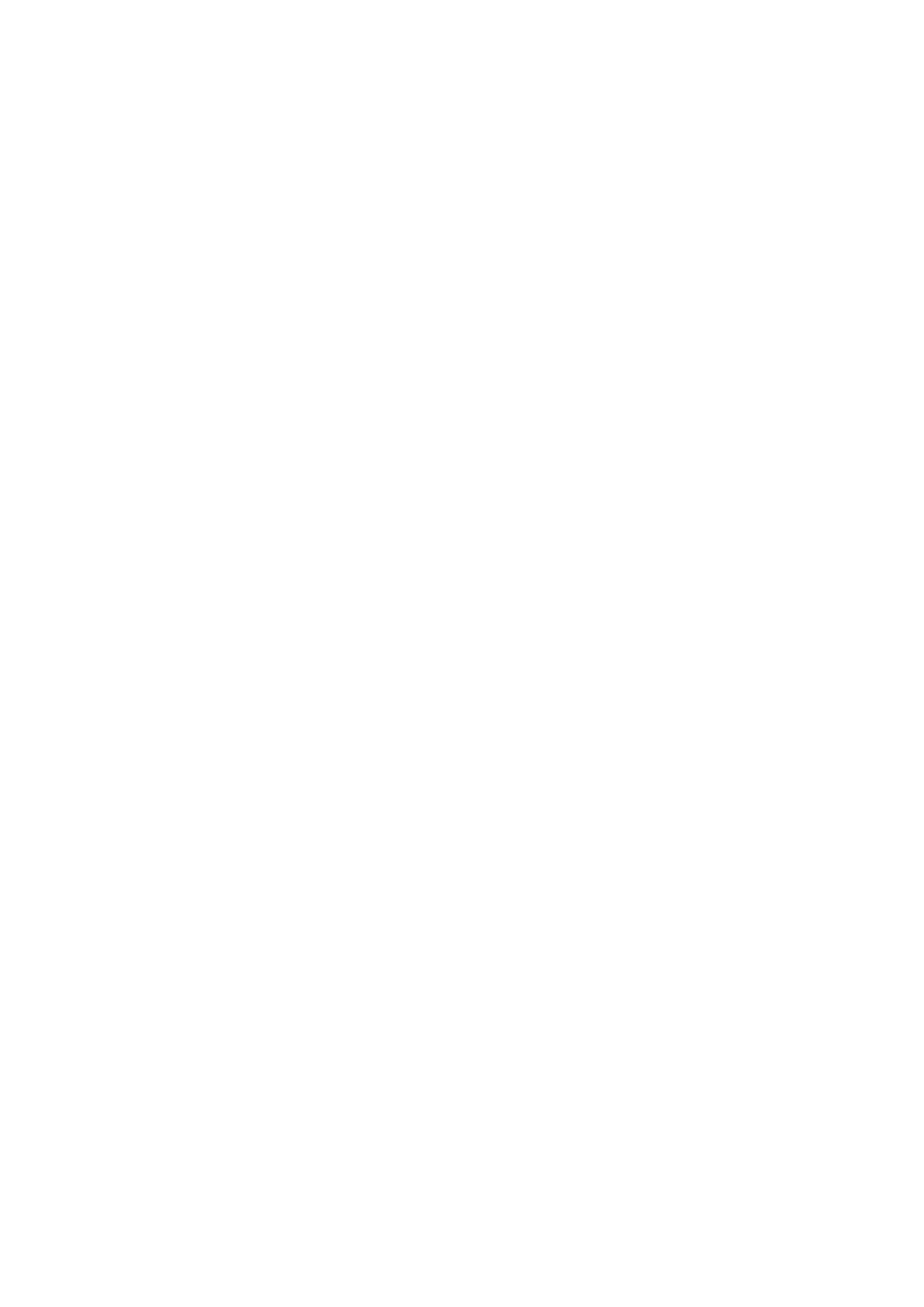# The Italian Emigration of Modern Times:

*Relations between Italy and the United States concerning Emigration Policy, Diplomacy and Anti-Immigrant Sentiment, 1870-1927*

By Patrizia Famà Stahle

Cambridge Scholars Publishing

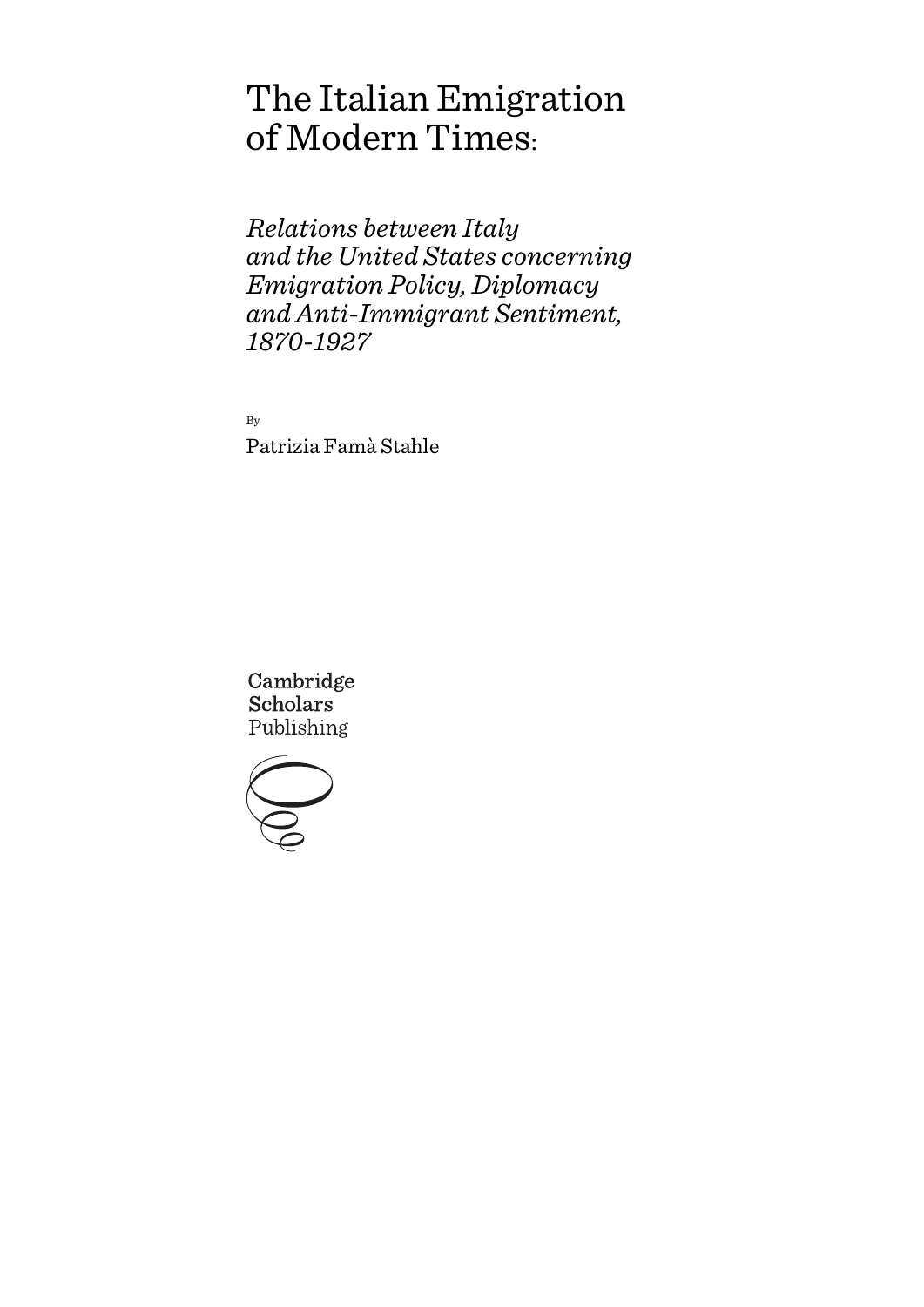The Italian Emigration of Modern Times: Relations between Italy and the United States concerning Emigration Policy, Diplomacy and Anti-Immigrant Sentiment, 1870-1927

By Patrizia Famà Stahle

This book first published 2016

Cambridge Scholars Publishing

Lady Stephenson Library, Newcastle upon Tyne, NE6 2PA, UK

British Library Cataloguing in Publication Data A catalogue record for this book is available from the British Library

Copyright © 2016 by Patrizia Famà Stahle

All rights for this book reserved. No part of this book may be reproduced, stored in a retrieval system, or transmitted, in any form or by any means, electronic, mechanical, photocopying, recording or otherwise, without the prior permission of the copyright owner.

ISBN (10): 1-4438-8690-4 ISBN (13): 978-1-4438-8690-1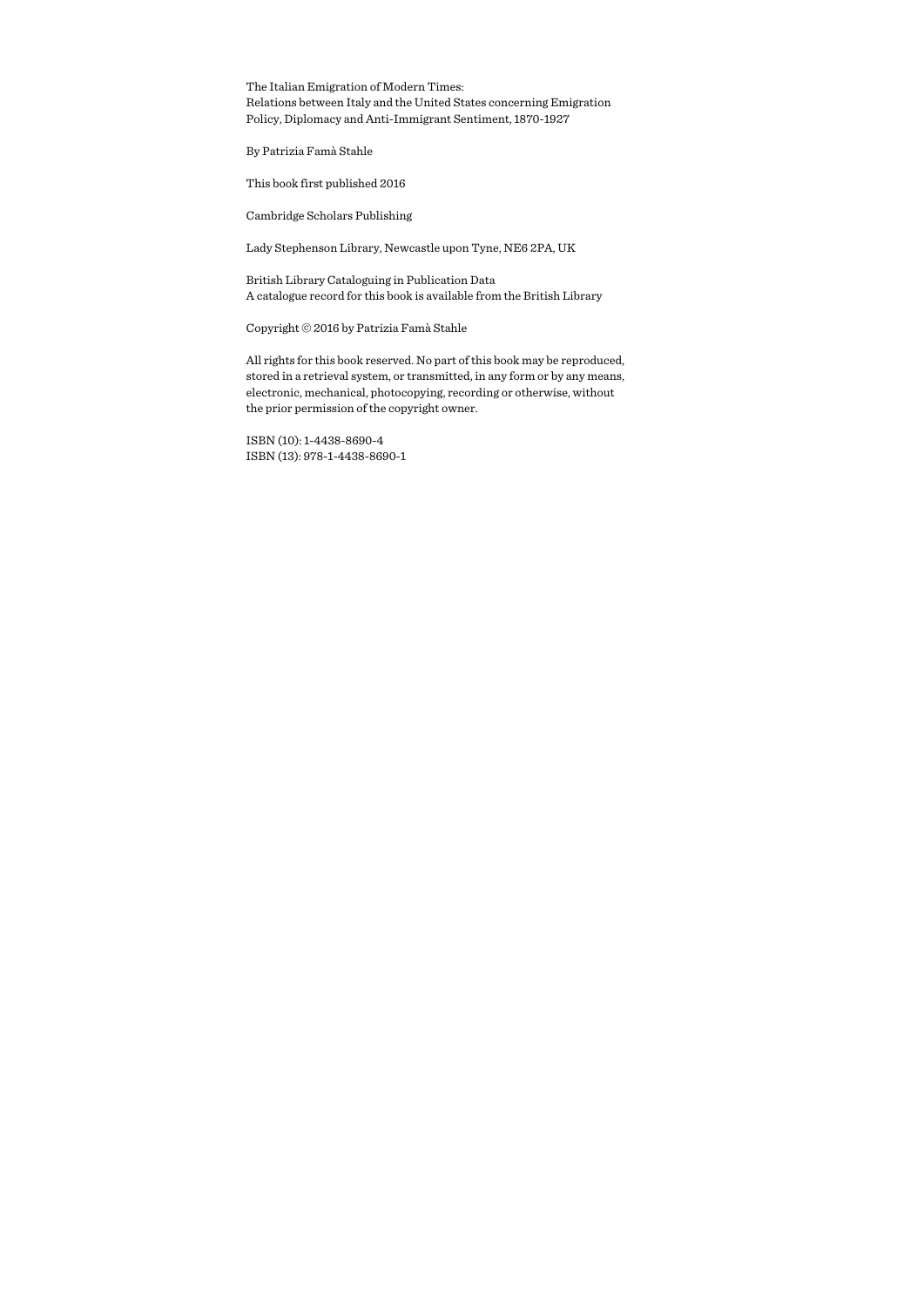# TABLE OF CONTENTS

| The Great Migration from its Origins to the Closure of the American Gates                                      |
|----------------------------------------------------------------------------------------------------------------|
| Emigration Laws and Policy from the Liberal State to the Fascist State                                         |
| Anti-Italian Sentiment in the United States: Harassment, Violence,<br>and Lynching in the Late 1800s           |
| More Lynchings, Violence and Harassment in the Early 1900s                                                     |
| The Italian Response: The Problem of Protection of Aliens and Relations<br>between Italy and the United States |
| Conclusion                                                                                                     |
|                                                                                                                |
|                                                                                                                |
|                                                                                                                |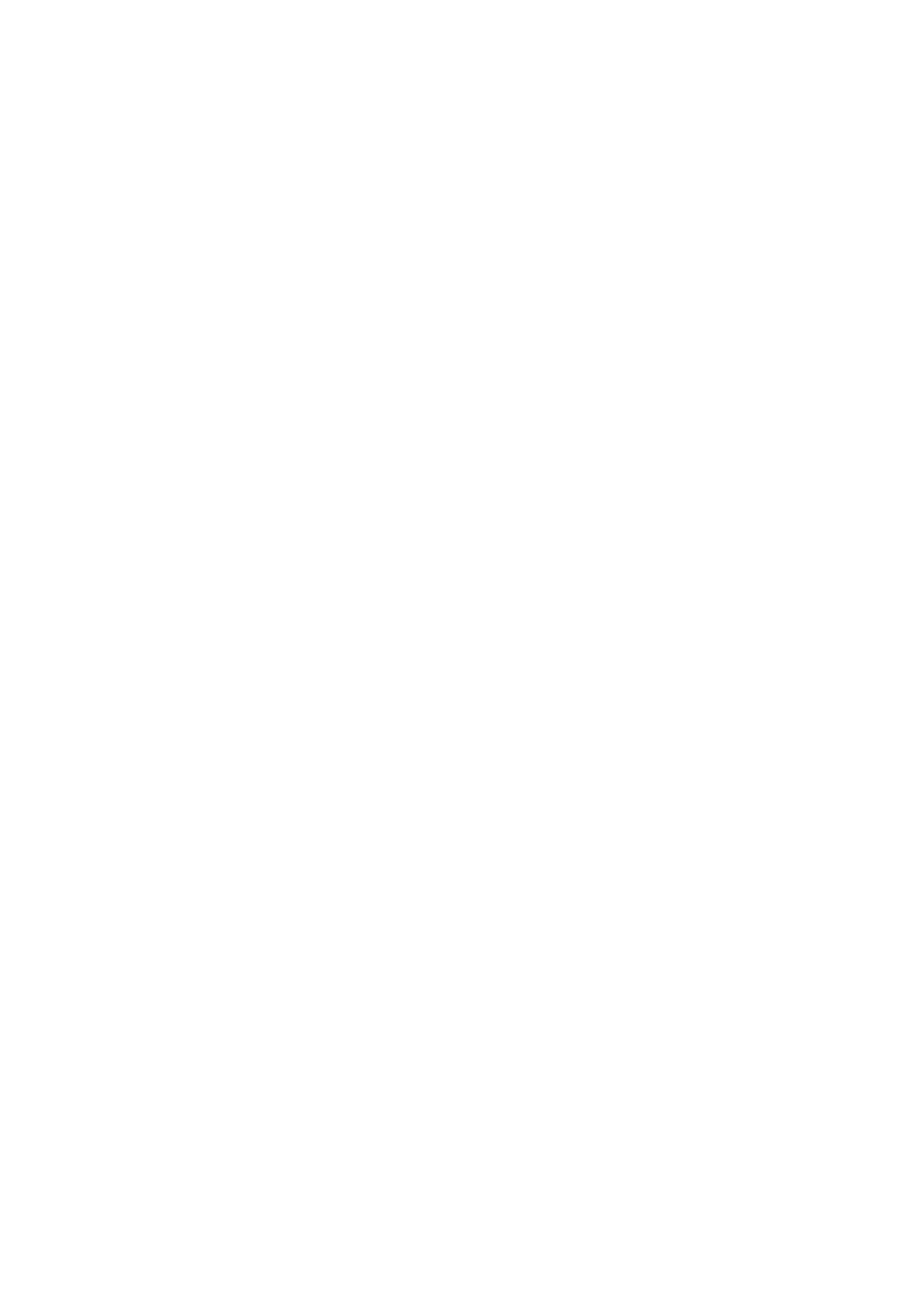### ACKNOWLEDGEMENTS

There are many people I wish to thank for their guidance as I was researching and writing this book. First of all I would like to thank my professors at the University of Southern Mississippi for directing this work while it was in the dissertation stage. I am grateful for their criticism and exacting standards as well as their encouragement and friendship. My dissertation committee was very helpful in providing knowledge and encouragement for me to complete this study on diplomatic incidents that arose between Italy and the United States over a series of lynchings of Italian immigrant laborers in the late nineteenth and early twentieth centuries. My doctoral committee included professors James "Pat" Smith, Orazio Ciccarelli, L. Margaret Barnett, Phyllis Jestice, and Kenneth McCarty. Each professor contributed to the completion of this project in a unique way. However, Dr. Ciccarelli and Dr. Smith both deserve special thanks. Dr. Ciccarelli provided his own knowledge of Italian emigration history and valuable advice about which archives to explore. Dr. Smith provided dynamic guidance and leadership especially during the last months of rewriting, polishing, editing, sharpening the focus and improving the final product. I am most grateful to all my professors for all that I learned in their classes and especially for what each one of them taught me about the art of writing.

 Many archivists and librarians have contributed to the success of this book. I did my research in Rome, Italy; New York; Athens, Georgia, and Jacksonville, Florida. I would like to thank Dr. Rosaria Ruggeri, Dr. Andrea Edoardo Visone, and Fabrizio Federici of the Italian Foreign Ministry Diplomatic Historical Archives (ASDMAE, Rome, Italy). I wish to thank the staff of the New York Center for Migration Studies; the librarians of the Public Library, Jacksonville, Florida, and Patrick Dunn of the Eureka, Nevada, Historical Library. I also wish to thank the librarians at the College of Coastal Georgia, where I have taught history full-time since the year 2000: Debbie Holmes, Director of the Gould Memorial Library, Brunswick; John Kissinger, Director of Library, Camden Center; Roberta Basenfelder, Duressa Pujat, Heather Brown, and especially Linda Kennedy whose expertise in U.S. government documents and connections at the Library of Congress, Washington, D.C., were instrumental in obtaining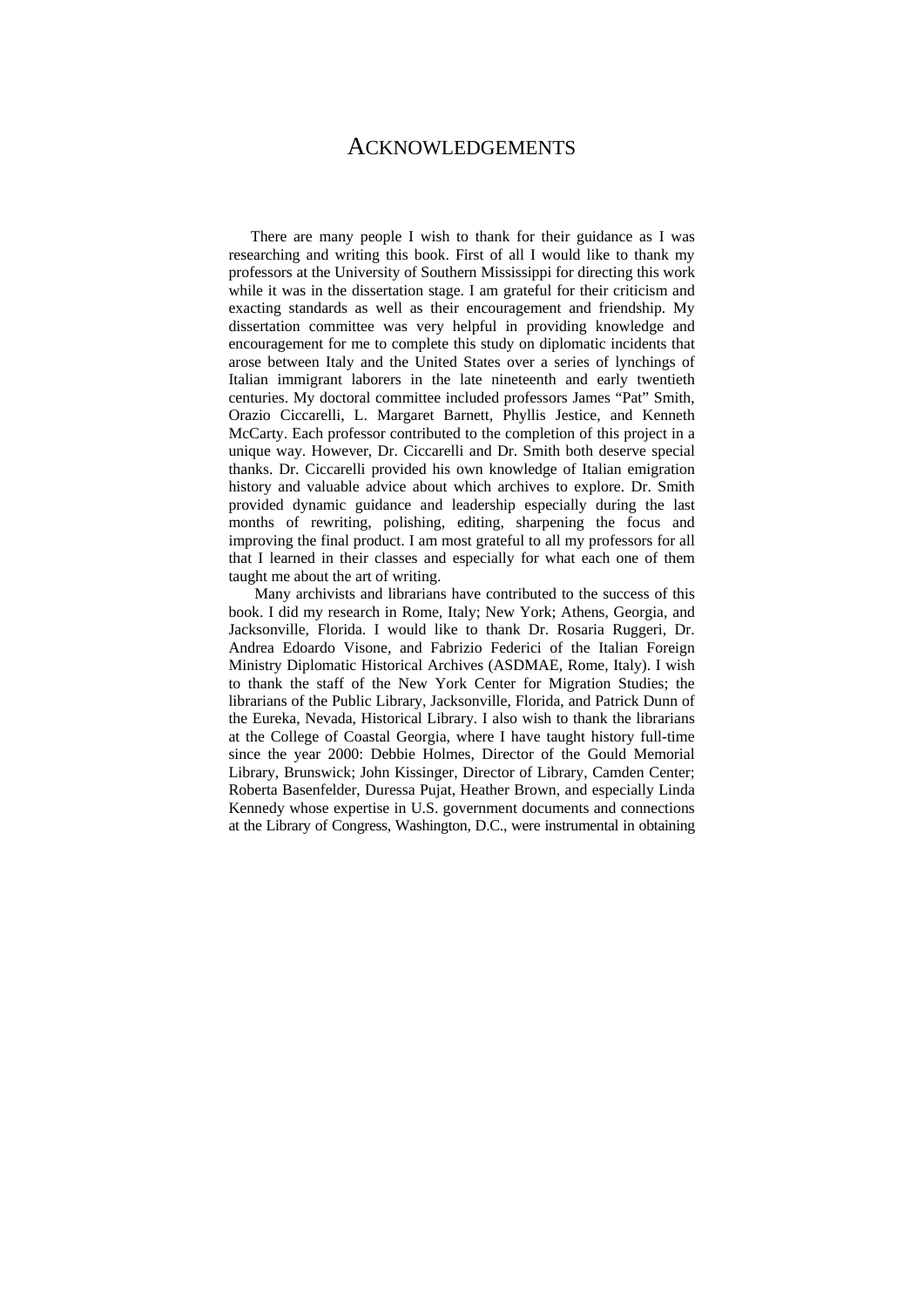important State Department sources. I thank all of them for their patience, availability, and expertise.

 Special thanks go to my friend and colleague Sharon Bartkovich, Associate Professor of English at the College of Coastal Georgia, for editing the manuscript. I am most grateful for the help that she extended to me in editing my work.

Great appreciation goes to the editors at Cambridge Scholars Publishing; they have been a pleasure to work with. I have profited greatly from their talents and enthusiasm in the shepherding of this book.

Finally, I am grateful to my husband, George, whose loving partnership made it possible for me to have an intellectually satisfying profession and a full and happy personal life. I also thank my children, George Arthur and Crystal Alexia, who understand and appreciate their mother's Italian heritage and passion for history. Their loving support and faith that I would complete this book helped me tremendously throughout the whole process of research and writing.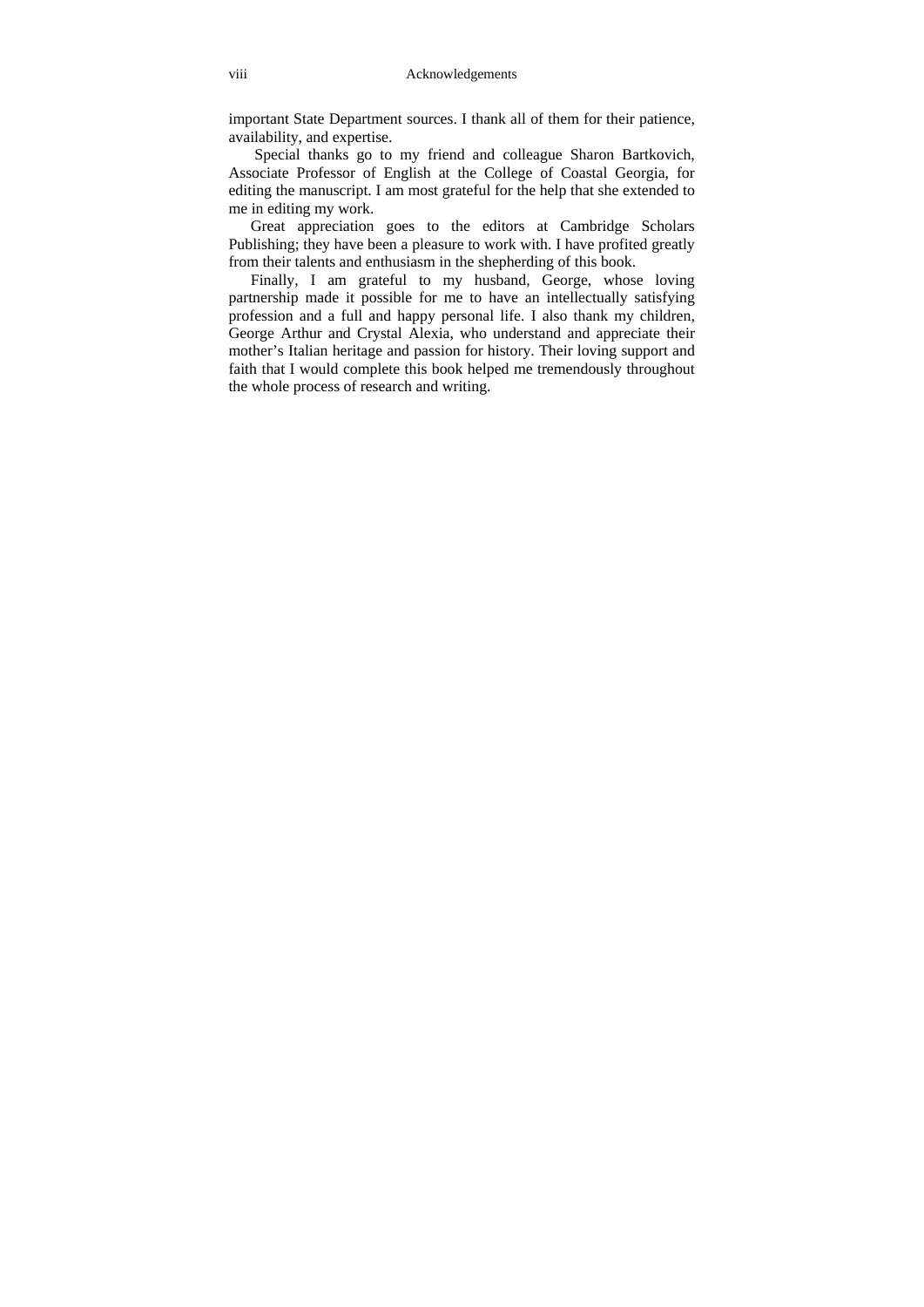## **ABBREVIATIONS**

| ASDMAE      | Archivio Storico Diplomatico Ministero Affari Esteri<br>(Diplomatic Historical Archives Foreign Affairs Ministry)         |
|-------------|---------------------------------------------------------------------------------------------------------------------------|
| MAE         | Ministero Affari Esteri (Foreign Affairs Ministry)                                                                        |
| Pacco       | File                                                                                                                      |
| Pos.        | Position                                                                                                                  |
| <b>FRUS</b> | U.S. Department of State. <i>Papers Relating to the Foreign</i><br><i>Relations of the United States.</i> Washington D.C. |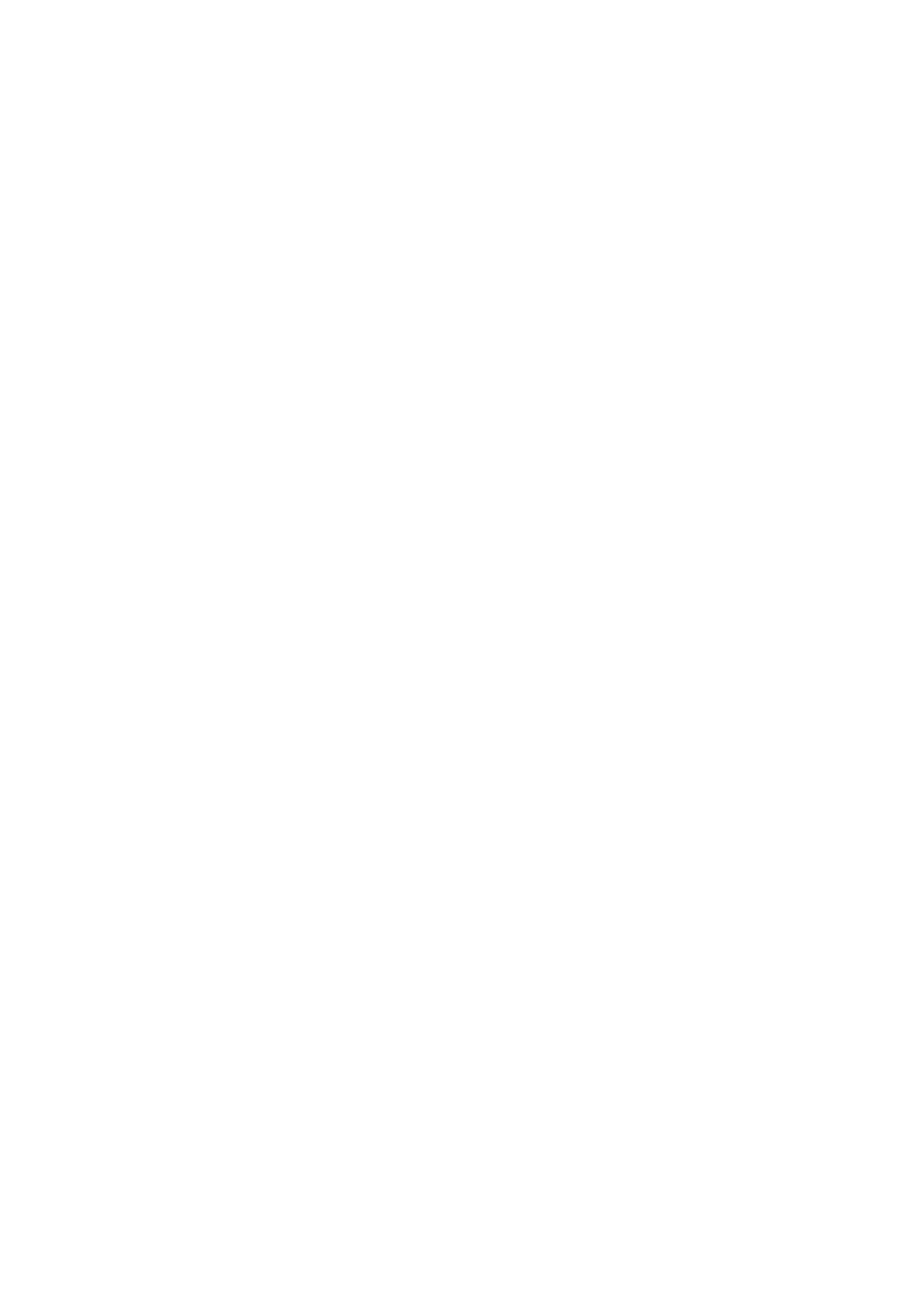### **INTRODUCTION**

By the late 1800s the United States was the greatest destination of Italian emigrants. The United States represented for them not only the promise of a brighter future but also the fragility of that dream. Italian immigrants were valued as a source of cheap, unskilled labor always ready to accept a job for lower wages than Americans. Thus, both American employers and workers looked down on them as an inferior race. In addition, Italians were stereotyped as dangerous subversives, anarchists, and troublemakers. Numerous episodes of violence and even lynching of Italians occurred in the late 1800s and early 1900s in the United States. In most cases the violence went unpunished by the local authorities, regardless of the innocence or guilt of the victims. Italian diplomatic representatives protested vigorously the federal government's failure to protect Italian nationals working on U.S. soil, who were supposed to be protected by existing treaties. However, Italian diplomats usually adopted a realistic attitude of prudence and moderation and made efforts to maintain good relations between Washington and Rome—except for the New Orleans lynching of 1891, which provoked a serious diplomatic crisis and national pride in the Italian Parliament culminating in Rome's recall of its ambassador.

One of the most striking features of Italy's modern history is the great migration of the Italian people shortly after completion of the country's unification in 1871. Between 1876 and the onset of World War II, roughly twenty million emigrants left the Italian peninsula and the islands of Sicily and Sardinia, representing 10 percent of emigrants throughout the world during that period of time. The majority of Italian emigrants were poor, unskilled, landless peasants or owners of tiny parcels of land. The search for wages scattered them more than it did any other European emigrants of that era. Almost half stayed in Europe, while approximately one third went to North America, and smaller groups went to Australia or Africa. The majority of Italian emigrants were men who found work in several sectors—construction, mining, industry, and agriculture.<sup>1</sup>

<sup>&</sup>lt;sup>1</sup> Denis Mack Smith, *Italy: A Modern History* (1959; repr., Ann Arbor: University of Michigan Press, 1969), 238.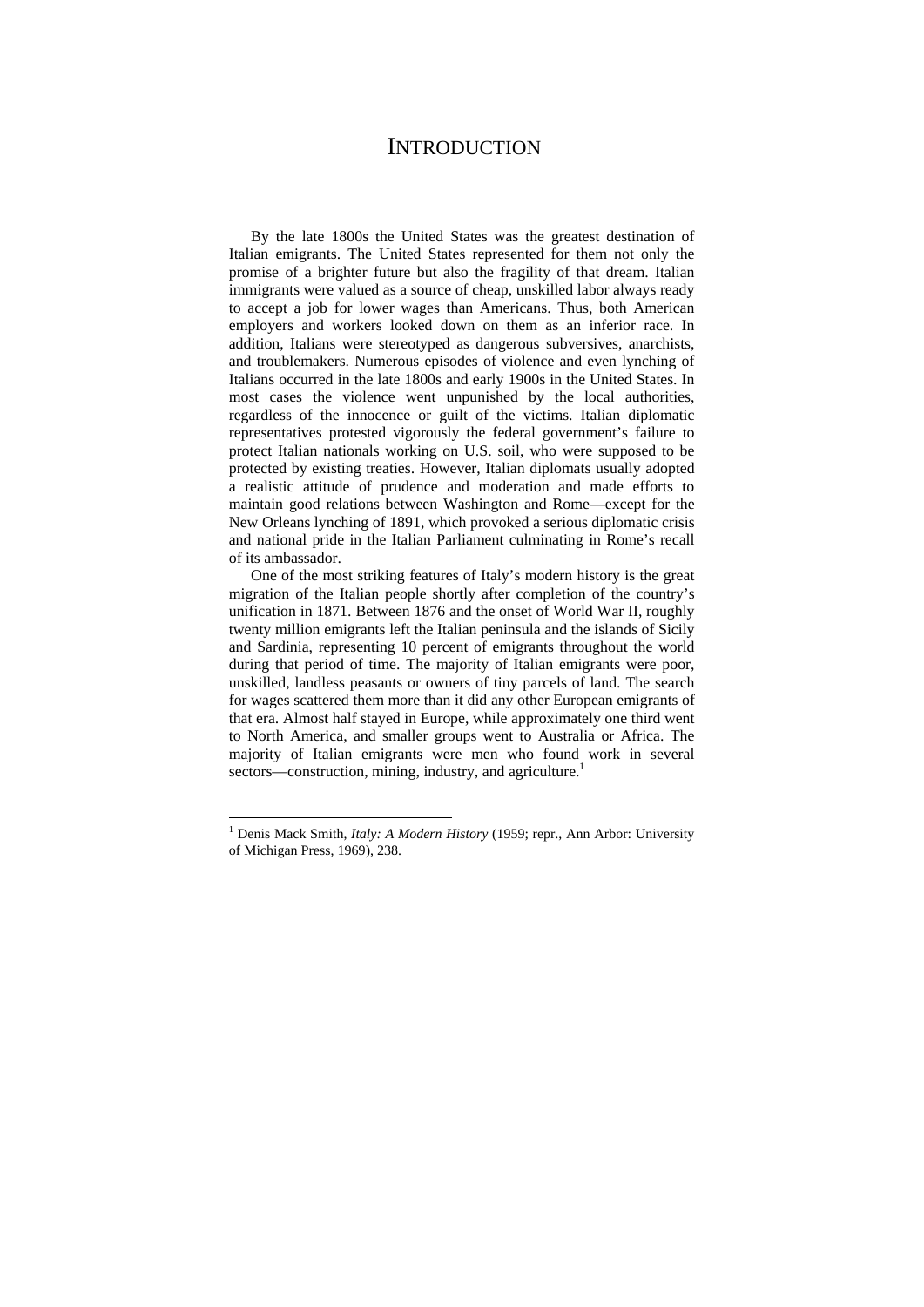#### 2 Introduction

In the last two centuries of Italian history, there has not been a phenomenon of such magnitude and persistence as the continuous migratory movement. While the history of Italian emigration has often been absent from books of modern Italian history, scholars of emigration have attempted to study the migratory flux and the reasons why millions of Italians left their homeland to start a new life elsewhere. They have pointed out that emigration is not necessarily indicative of a state's embarrassing illness, but is a normal social phenomenon that has continuously occurred in history. Indeed, in an era of globalization, Italy has recently become a receiving country, a land of immigrants rather than a land of emigrants.<sup>2</sup>

Prejudice, however, has often relegated the figure of the emigrant to the fringe of society, destined to be removed, forgotten, and ignored in narratives of national histories. Yet, scholars of Italian emigration history have made an attempt to reintroduce the emigrant into mainstream history.<sup>3</sup> Undoubtedly, emigration is a difficult topic, connected as it is to a vast array of questions concerning geographical-territorial mobility, a great variety of jobs and trades, different reasons for leaving the homeland, various patterns of adaptation in the receiving countries, and the issue of mixed descent that spread Italians abroad during a long migratory diaspora.<sup>4</sup>

It has been estimated that approximately sixty million Italians or individuals of Italian descent live abroad today, almost as many as are currently living in Italy. It is interesting to note that a study conducted to celebrate the centennial of the Italian unification revealed that, during that hundred years, as many as twenty-six million Italians left (the first census taken after completion of unification, in 1871, found that the population of the newly forged Kingdom of Italy amounted to twenty-six million). Although emigration cannot be reduced to one unique model for each region or each generation in modern Italian history, such large figures indicate that mobility permeated modern Italian society and that, beyond individual and regional differences, many children of the Italian peninsula left to escape poverty and to better their lives. Moreover, such large figures point out that the history of Italian emigration should be included in mainstream national history as these "lost children" must have had an impact on the development of Italian history and on the spread of Italian

<sup>2</sup> Ferdinand Braudel, *The Mediterranean and the Mediterranean World in the Age of Philip II* (New York: Harper & Row, 1966), 2 volumes.

Donna Gabaccia, "Italian History and gli Italiani nel Mondo, Part I," *Journal of Modern Italian Studies*, vol. 2, no. 1 (1997): 45-66. 4

 $4$  Ibid., 47-49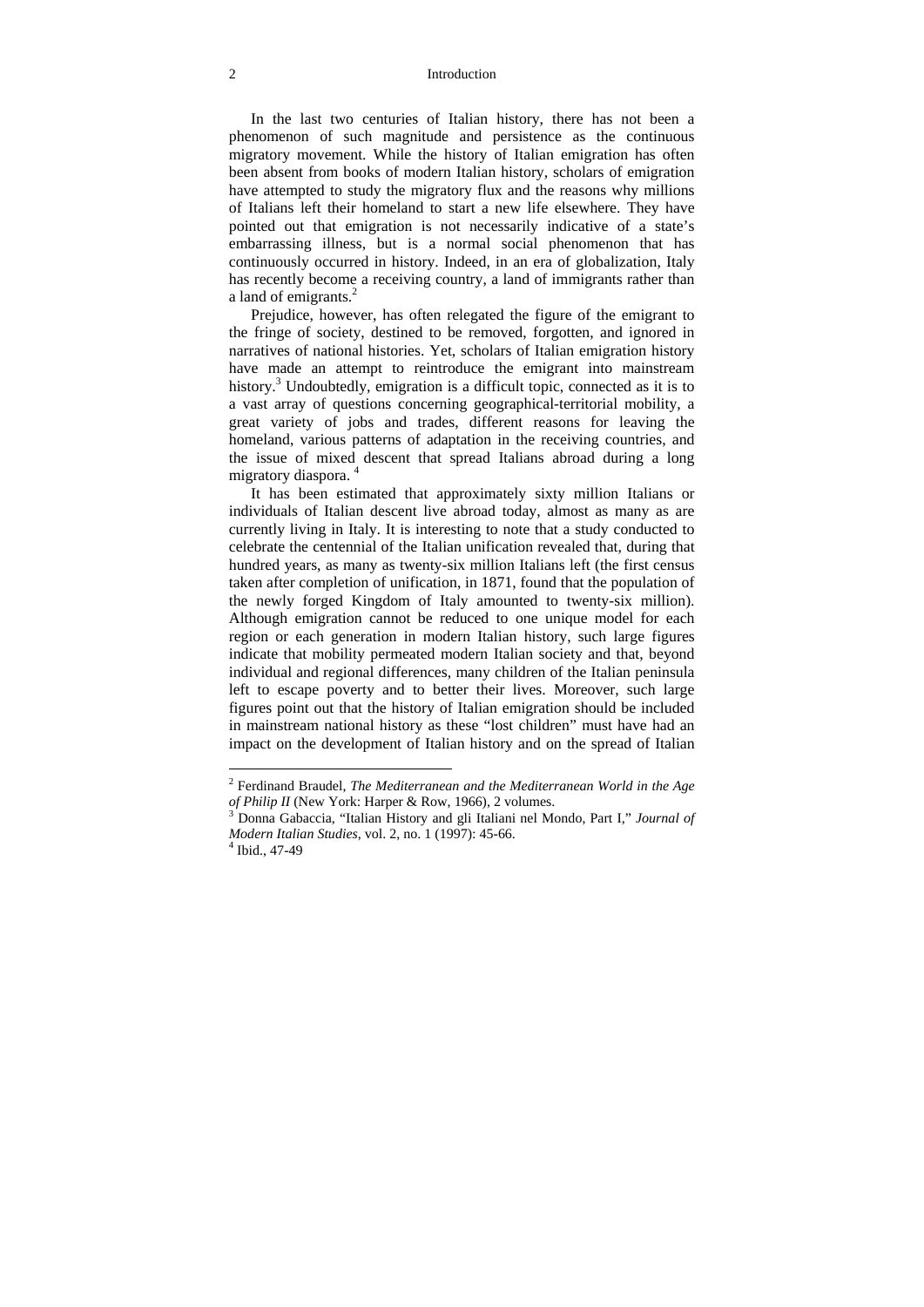culture abroad. The elusive nature of emigration as a historical phenomenon, however, makes it hard to restore the emigrant to his or her rightful place in Italian history.

Undoubtedly, several factors caused such a dramatic emigration phenomenon, including poverty, scarcity of labor, and agrarian crises. There was no region of the Italian peninsula where individual laborers were loath to go. Emigrants went wherever work could be found, but found European and American labor markets the most open and welcoming.<sup>5</sup>

Although there were no significant differences between northern and southern emigration from the Italian peninsula, the United States became a promised land especially for southern Italians who had suffered greatly because of heavy taxation, modest income, debts, evictions, and foreclosures. In North America southern Italian immigrants found work at the very bottom of the labor market: in the mines, railroads, and construction industry. However, the pay was good, and they could send remittances back home to their wives to pay old debts, buy a parcel of land, or provide for a daughter's dowry.<sup>6</sup>

The emigration phenomenon had a profound impact on Italian society. Economically, such a tremendous movement brought a great deal of wealth to the Italian peninsula. Not only did the emigrants send money to their families, thus ameliorating their standard of living, but also the continuous influx of foreign currency helped finance industrialization in Italy in the early twentieth century. Also, the Italians abroad always desired products from their country of origin, thus stimulating exports. Furthermore, the remittances sent by the emigrants to Italy were in part deposited in post offices or invested in government bonds. Hence, the availability of money allowed the Italian government to divert emigrants' savings to the development of the northern "industrial triangle." $7$ 

With men leaving to search for their livelihood elsewhere, society underwent feminization. In some areas, entire towns were denuded of people. The cycle of life changed. Young people tended to marry earlier and, after marriage, men left, investing their wives' dowries in their journey across the ocean. In spite of the distance, husbands and wives could share successes and failures, and wives could be entrusted with savings sent by their emigrant husbands. Remittances represented the main support of the family itself but, because of the distance and long periods of

<sup>5</sup> Robert Foerster, *The Italian Emigration of Our Times* (1919; repr., Cambridge: Harvard University Press, 1924), 3.

<sup>6</sup> Ercole Sori, *L'emigrazione italiana dall'unità alla seconda guerra mondiale* (Bologna: Il Mulino, 1979), 83-84.

<sup>7</sup> Gino Arias, *La Questione Meridionale* (Rome: Editori Riuniti, 1970), 420.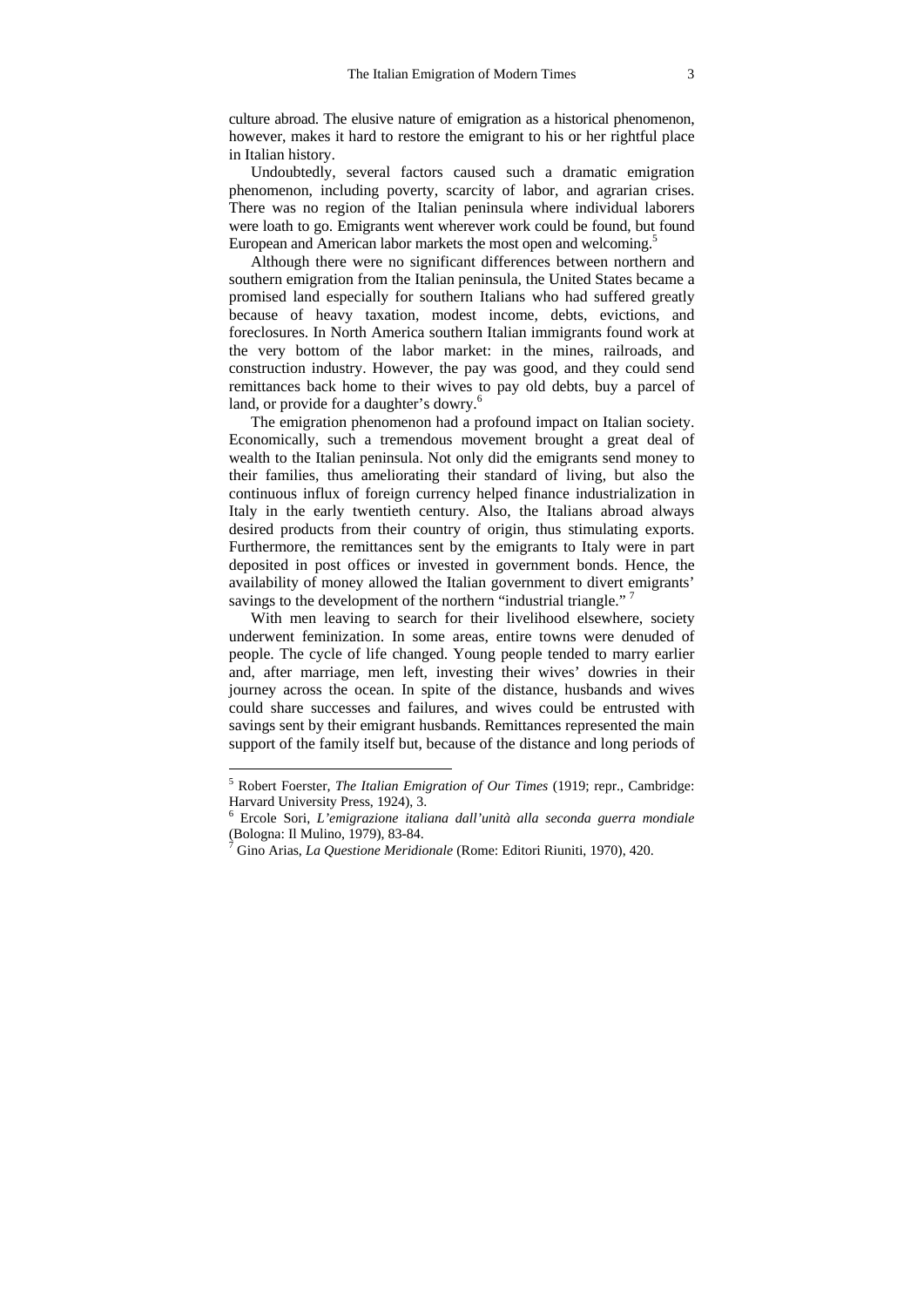#### 4 Introduction

separation, the number of births diminished. The family as an institution, however, managed to survive.<sup>8</sup>

The emigration of millions of citizens engendered heated debates about the phenomenon and what it meant for Italian society, economy, and politics. The political debates concerning emigration and the subsequent laws and policies implemented were expressions of every different political and economic ideology present in Italy from the completion of unification to at least 1888.

 The majority of politicians in parliament opposed free emigration while a minority argued spiritedly in its favor. Defenders of emigration argued that it helped to maintain social order, eased the pressure of overpopulation, and created foreign markets for national goods. Opponents feared that the loss of manpower would cause labor shortages and would weaken the institution of the family.

During the 1880s, official opposition to emigration subsided as colonial fever gripped most European nations. The debate in Italy shifted from how emigration could be most effectively limited to how it could be more profitably utilized. Should emigration be spontaneous or statedirected? Should emigrants be left free to emigrate wherever they wished, or should they be made a tool of Italian imperial policy? In the 1880s and 1890s, the Italian government chose the latter option and committed the nation to a series of fruitless wars that ended ruinously and did little to alter the emigrants' preference for the Americas. It was during the tenure of Prime Minister Francesco Crispi (P.M. 1887-1891; 1893-1896), a strong proponent of state-directed emigration to Africa, that the first important emigration law was passed on December 30, 1888. Although restrictive, the law of 1888 represented an effort by the state to regulate the activities of agents and navigation companies, to regulate the terms of transportation contracts, and especially to recognize that emigrants must be protected. <sup>9</sup> The law, however, reflected the contradictions of the times and the lack of consensus about whether emigration was good or bad for the country.

Following a humiliating defeat at Adowa, Ethiopia, on March 1, 1896, Crispi fell from power, and the liberals in the Italian Parliament revived the argument for the Americas. Also, in the meantime, it became apparent

<sup>8</sup> Giorgio Mortara, *Le popolazioni delle grandi città italiane* (Turin: Unione Tipografica Editrice Torinese, 1908).

<sup>9</sup> Ferdinando Manzotti, *La polemica sull'emigrazione nell'Italia unita fino alla prima guerra mondiale* (1962; repr., Milan: Società Editrice Dante Alighieri,1969), 81-83; Gianfausto Rosoli, ed., *Un secolo di emigrazione italiana*, *1876-1976* (Rome: Centro Studi Emigrazione, 1978), 254-255.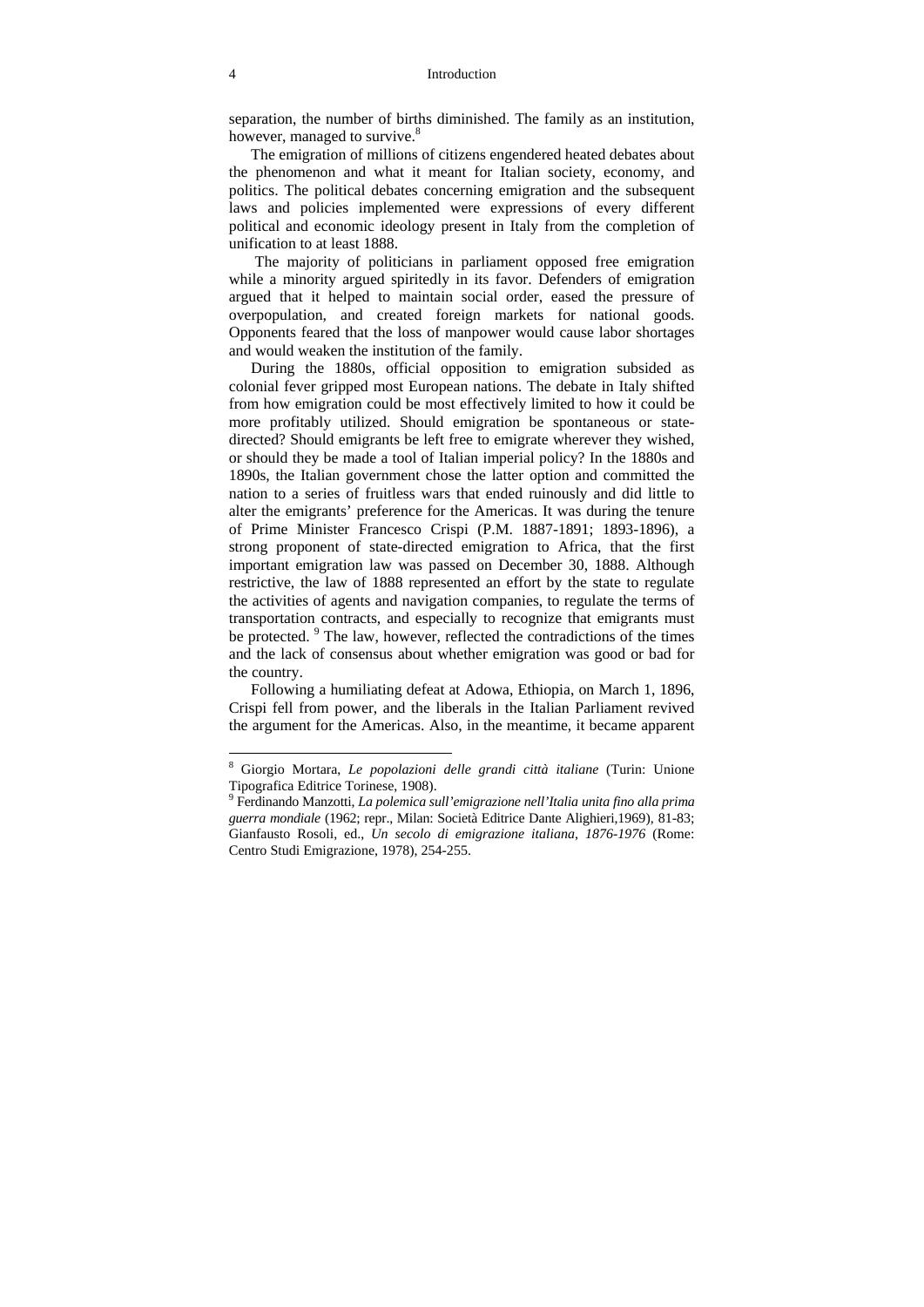that the emigrants' remittances from the Americas were crucial for the economy, whereas Africa was a drain on the economy. The result was passage of the law of 1901, a ground-breaking law whose main aim was to protect the emigrant. The most important feature of the law was the creation of the new office of Commissioner General of Emigration (CGE), located in the Ministry of Foreign Affairs rather than in the Ministry of the Interior, which traditionally had had jurisdiction over emigration matters. The Commissioner General of Emigration was entrusted with the responsibility for protecting emigrants from abuse and cruel exploitation rather than policing their activities as the Ministry of the Interior had previously done. The establishment of the CGE represented an important accomplishment in dealing with the phenomenon of emigration. Indeed, in spite of a few limitations and shortcomings, the law of 1901 can be considered a true landmark in the history of Italian emigration.<sup>10</sup>

During the interwar period, however, nationalist, imperialist politicians dominated Italian foreign policy and opened the way for the rise of Benito Mussolini to power in 1922. Eventually, it was Mussolini, the *Duce* of Fascist Italy, who decided to abolish the CGE and replace it with the General Bureau of Italians Abroad (*Direzione Generale Italiani all' Estero*) in 1927. Arguing that Italy was a country of superabundant energy, Mussolini chose to call emigrants "Italians abroad." He also tried to emphasize the positive aspects of emigration, to raise the general esteem of Italians abroad, to ameliorate the overall image of Italy, and to spread Italian culture in the world. He emphasized the need to regulate and control the emigration flux and especially to make it temporary and not permanent. Nonetheless, what Mussolini and his associates did for the emigrants was too little too late.<sup>11</sup>

Over the course of several decades, liberal governments issued laws that were increasingly supportive of emigration and that provided greater protection for emigrants. These laws grew out of the gradual acceptance of the notion that emigrants were citizens, that they were the responsibility of the state and must, therefore, be protected at every phase of the migratory process. The fascist state embraced this policy, but unlike liberal governments, sought to utilize its citizens abroad to advance Italy's prestige and interests and to fuel nationalistic fervor. To achieve these goals, Mussolini convened an International Conference of Emigration and

<sup>10</sup> Foerster, *The Italian Emigration of Our Times*, 477; Rosoli, *Un secolo di emigrazione italiana*, 258; Manzotti, *La polemica sull' emigrazione*, 156.<br><sup>11</sup> Philip Cannistraro and Gianfausto Rosoli, "Fascist Emigration Policy in the

<sup>1920</sup>s: An Interpretative Framework," *International Migration Review*, vol. 13, no. 4 (1979): 673-692.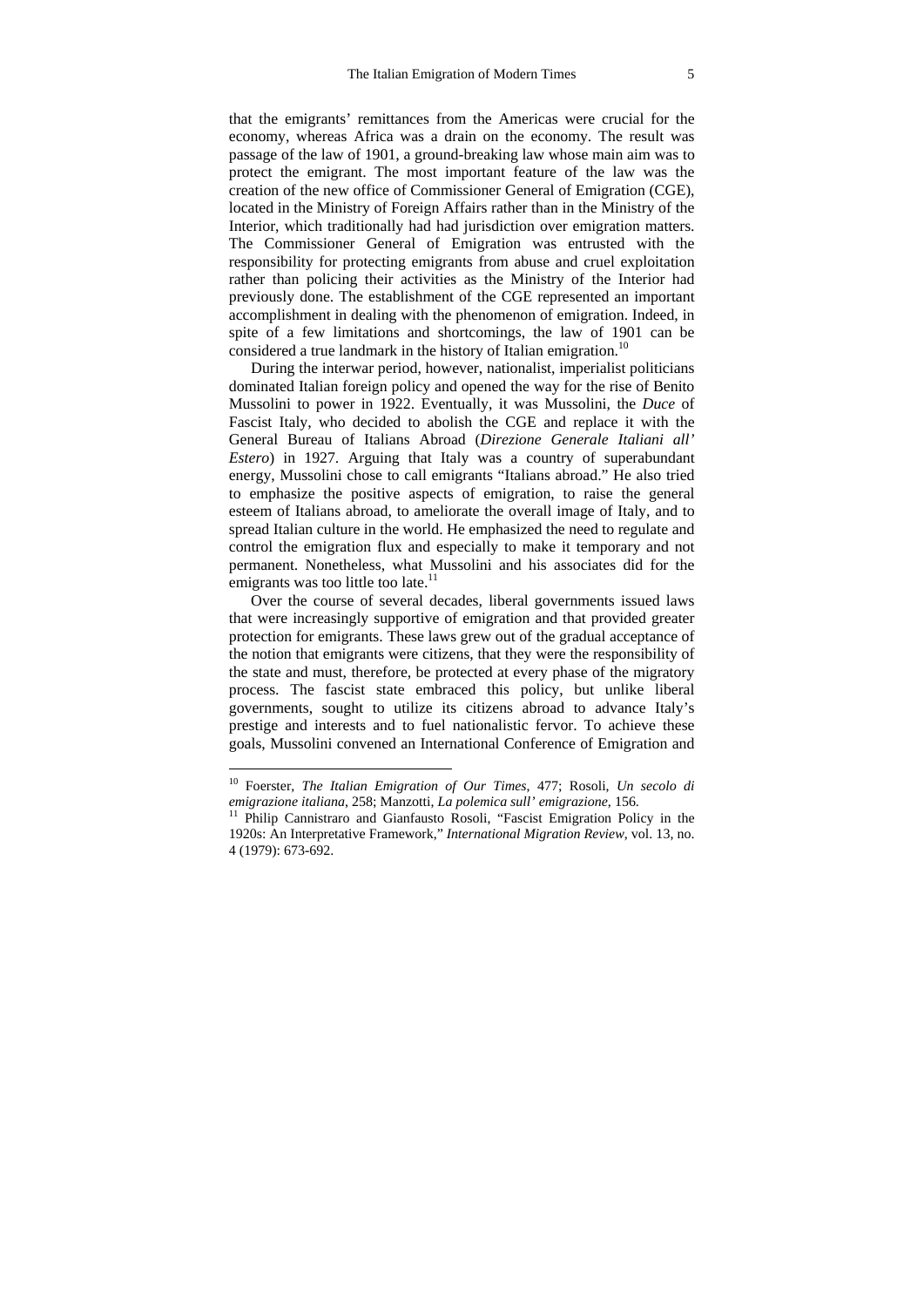#### 6 Introduction

Immigration in 1924 and established a financial Institute of Italian Workers Abroad and also *Fasci all' Estero* (*Fasc*ist clubs abroad). A whole network of Fascist clubs outside Italy was established soon after Mussolini's march on Rome (October 28, 1922). The purpose for these clubs was to export fascist doctrine, to implement a spiritual and cultural penetration of other countries, and especially to stimulate a sense of national sentiment in Italian emigrants. Mussolini did not want to allow Italians abroad to be assimilated into alien cultures. Rather, he wanted to utilize the emigrants to enhance the prestige of Italy abroad as well as to diffuse Italian culture and civilization.<sup>12</sup>

The emigration policy conducted by the Fascist regime differed from the policies enacted by the liberal governments that preceded it in that it attempted to enhance the economic and political value of the emigrant. Fascist emigration policy was consistent with a larger political centralization trend as well as with the ideology of the Fascist regime. For example, the office of Commissioner General of Emigration was abolished not because of the desire to eliminate an office that had become pretty much autonomous, but as a result of a general policy of political centralization, including pursuit of demographic growth and control and regulation of the migratory flux. Political centralization, demographic exaltation, and control of emigration were all components rooted in fascist ideology and the pursuit of national prestige, the spread of *Italianness*, and preservation of national sentiment abroad among Italian nationals.13

Mussolini's vision of emigration and emigrants clashed with the growing protectionist and anti-immigration legislation being enacted in many countries. Among them was the United States, which in 1921 and 1924 enacted laws that effectively closed its borders to emigrants from southern and eastern Europe. In fact, after passage of the 1921 law, Italian emigration to the United States was reduced from 408,104 in 1920 to 114,912 in 1921 and to 120,501 in 1924. After 1924, the number of Italian emigrants coming to the United States continued to fluctuate as follows: 96,435 in 1925; 117,422 in 1926; 125,423 in 1927.<sup>14</sup>

The legislation of the 1920s was the culmination of decades long, deeply- felt anti-Italian sentiment that portrayed Italians as generally hardworking and industrious and as a very dependable source of cheap labor, but also as dangerous subversives prone to trouble making. This contradictory image of the Italian immigrant, rooted both in deep

<sup>&</sup>lt;sup>12</sup> Alan Cassels, *Mussolini's Early Diplomacy* (Princeton: Princeton University Press, 1970), 195.

<sup>13</sup> Rosoli, *Un secolo di emigrazione italiana*, 259-260. 14 Ibid., 346.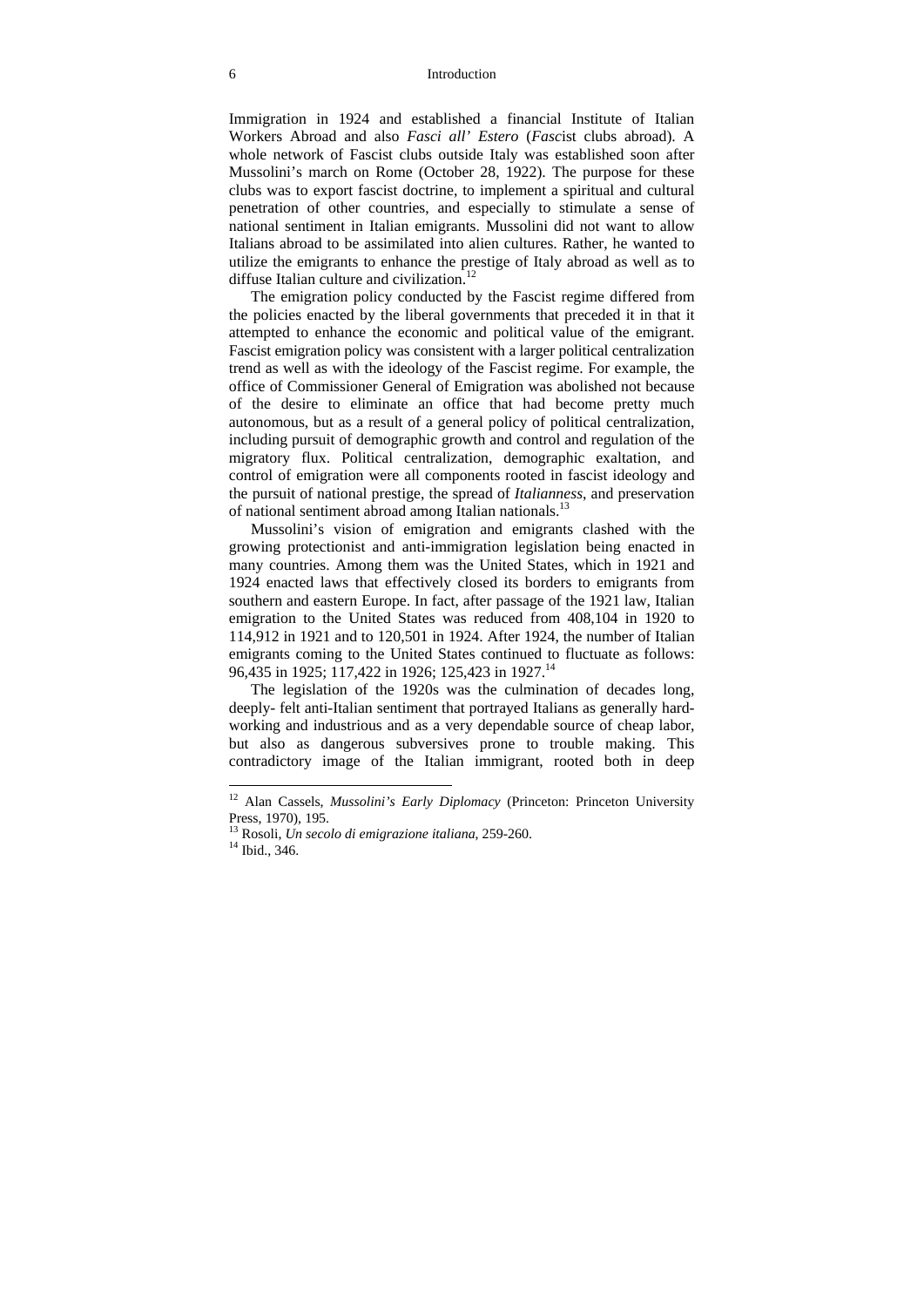xenophobia and economic conflict, produced waves of violence and numerous cases of lynching in the late nineteenth and early twentieth centuries. In most cases, violence, harassment, and lynchings went unpunished by the local authorities, regardless of the innocence or guilt of the victims. Yet, Mussolini protested the reduced quotas, even though neither he nor the liberals had succeeded in winning effective antilynching laws to protect the emigrants.

Italian emigration to the Americas, mostly to the United States, went through three phases. From 1876 to 1890, the majority went to Argentina; then until 1897 Argentina and Brazil were almost equally favored by emigrants; from 1898 to the outbreak of World War I and then the interwar period, the United States became the chief outlet for Italian emigration. This emigration continued until legislative restrictions checked that current and forced the emigrants to seek South American countries again.

Why were Italians disliked or even hated to the point of provoking violence and lynching that went unpunished? What provoked such episodes of violence in the United States? What kind of reactions, if any, were there on the part of Italian diplomats in the United States? This study will examine episodes of lynchings of Italians in Eureka, Nevada (1879); Vicksburg, Mississippi (1886); Louisville, Kentucky (1889); New Orleans, Louisiana (1891); Seattle, Washington (1892); Denver, Colorado (1893); Walsenburg, Colorado (1895); Hahnville, Louisiana, (1896); Tallulah, Louisiana (1899); Erwin, Mississippi (1901); Ashdown, Arkansas (1901); Davis, West Virginia (1903); and Tampa, Florida (1910). These episodes were emblematic of the violence, racism, and xenophobia to which Italian nationals were subjected in the United States during that period. These cases of violence against individuals of Italian origin strained relations between Italy and the United States and opened the way to various and complex diplomatic incidents. In particular, the 1891 lynching of New Orleans so soured relations between the two countries that there were rumors of war, culminating in Rome's recall of its ambassador.

 The Italian government's frustration with Washington was based on the claim that the United States had failed to comply with the 26 February 1871 treaty between the two nations which contained a reciprocity clause providing for mutual protection of foreign-born citizens as well as equal treatment of foreign-born and native-born individuals residing in different states of the Union. Based on the treaty, foreign-born and native-born were entitled to equal treatment. However, Washington responded that the acts of violence against Italians were outside its jurisdiction to investigate. It was the responsibility of the state, not the national authorities, to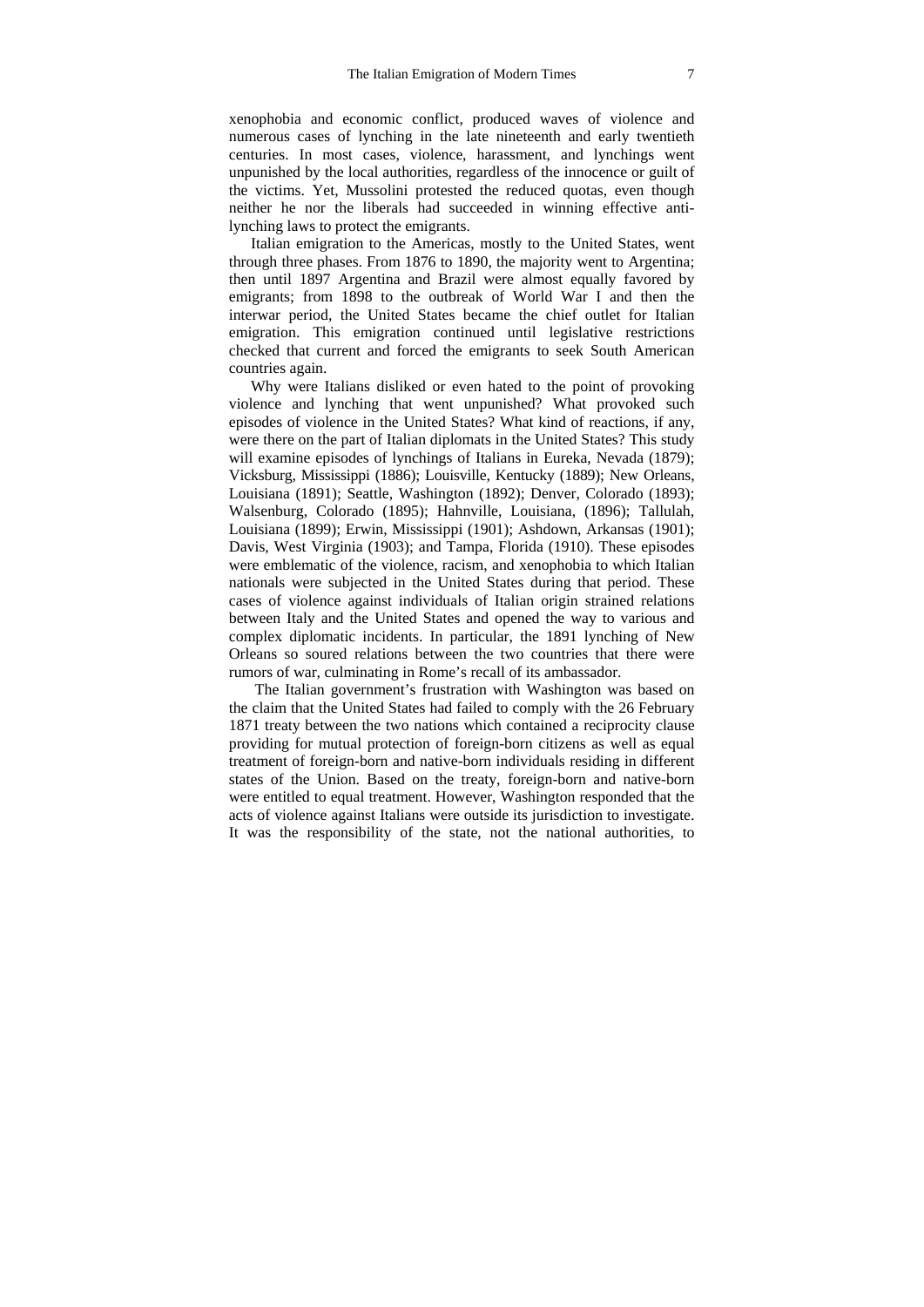conduct an investigation and bring the guilty parties—if any were found to justice. Federal constitutional delegation of powers to states, an important feature of the U.S. Constitution, presented a dilemma to foreignborn citizens in that it made it very difficult to find an acceptable solution to the problems caused by ethnic hatred and violence. It was a contradiction in terms that the President of the United States, who indeed represented all of the states of the Union in relations with foreign countries, did not have the power to interfere with the individual states beyond putting pressure on governors or the local police force in cases of violence perpetrated against foreign-born nationals. There was a fundamental conflict between the right of the single states to manage their own affairs and the responsibility of the U.S. federal government to comply with international treaties that guaranteed the right of foreign-born citizens to receive mutual protection as provided by the reciprocity clause.15 Resolving the diplomatic crisis between the Italian and the United States governments depended upon compliance with existing treaties, protection of citizens (both Italian nationals and naturalized citizens), and compensation of victims' families by awarding payment of an indemnity, the so-called "blood price."

The United States government took the position that there was no liability on its part for acts of mob violence, that protection of aliens residing in the United States must rest with the local authorities, and that criminal prosecution for any acts of mob violence was also the responsibility of the state authorities. Furthermore, in case of the government's paying indemnities for acts of violence, payment was made merely as an act of charity and liability was denied. This attitude placed the United States in an embarrassing position because of the failure of the federal government to comply with existing treaty obligations. In fact, the contention between Washington and Rome provoked a movement in the U.S. Congress advocating passage of an anti-lynching federal law to protect aliens from mob violence. No fewer than four presidents—Benjamin Harrison, William McKinley, Theodore Roosevelt and William Howard Taft suggested a federal law providing for punishment of crimes against aliens in violation of the guarantees of the treaties. However, proponents of such laws found strong opposition in Congress. The main objection to the enactment of such legislation was that it would grant to an alien better rights than those of a citizen in the United States. Italian representatives in

<sup>15</sup> ASDMAE, *Trattati e Convenzioni fra il Regno d'Italia e i governi ester*i, vol. IV (1 January 1870 to 1 January 1873) (Rome: Tipografia Nazionale di G. Bertero, 1874), 144-155; United States-Italy, Treaty of Commerce and Navigation (February 26, 1871) in Malloy's *Treaties*, 1:969.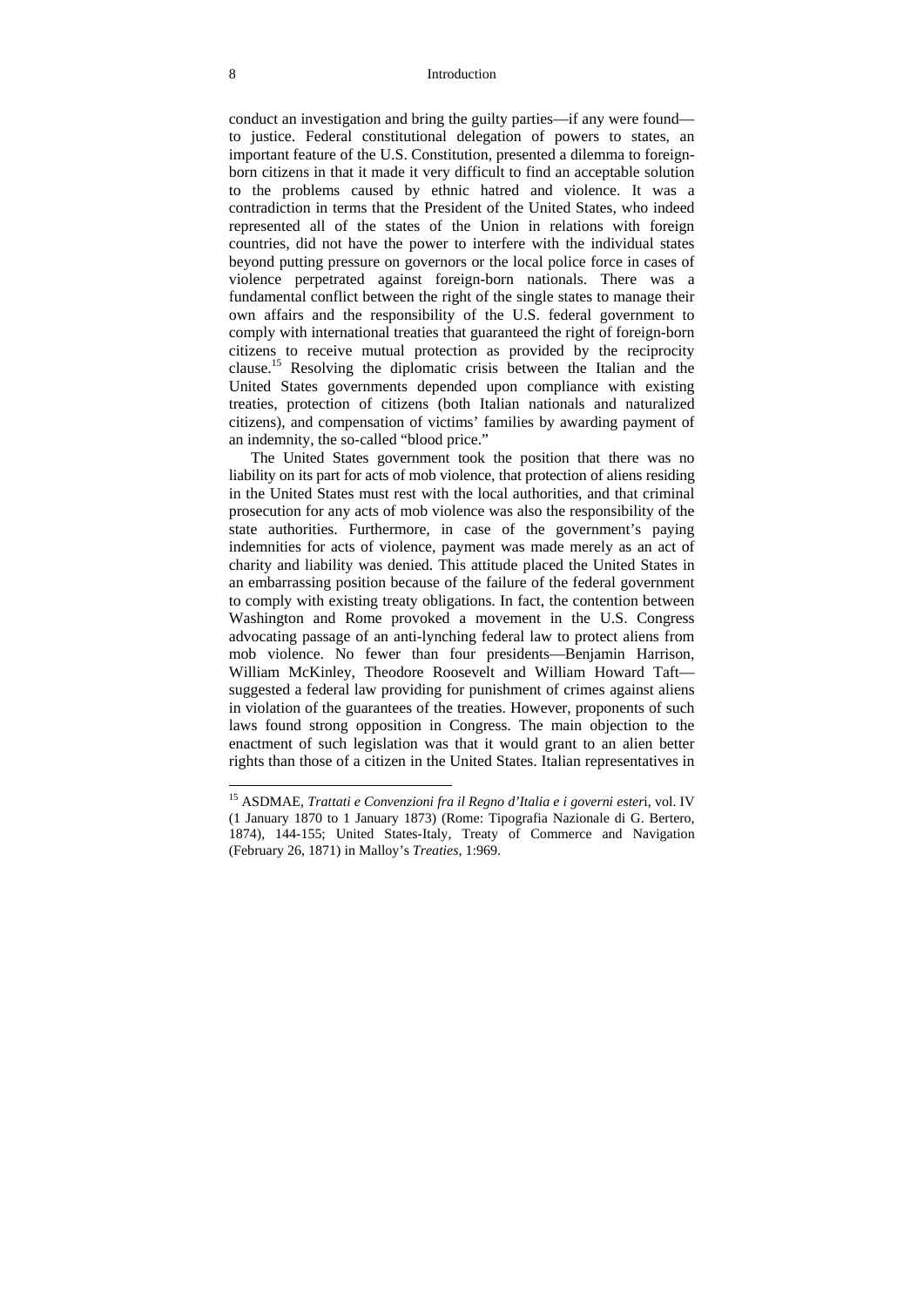the United States protested the failure of the U.S. Congress to confer jurisdiction in cases of mob violence on the federal courts and stated that, until such power was conferred, the Italian government would have reason to complain of violation of the existing treaties and would continue to hold the federal government responsible for mob violence. Proposals submitted to the U.S. Congress for anti-lynching legislation calling for federal jurisdiction over violence against either native-born or foreign-born victims never became law.16

In recent years, scholars have produced numerous studies about white mob violence against African Americans, but the lynching of whites remains relatively neglected. The purpose of this study is to shed light on episodes of violence against individuals of Italian origin in the United States between 1879 and 1910; to analyze causes, motives, and characteristics of such mob attacks; and to assess the role of Italian diplomats in asserting the right of aliens to protection by the U.S. government according to existing treaties. Although the contention between Rome and Washington was never resolved in a satisfactory manner except for payment of indemnities to the victims' families, long and patient diplomacy on the part of Italian representatives in the United States prompted the beginning of a movement in Congress in 1892, following the lynching of eleven Italians in New Orleans (14 March 1891), for passage of a much-needed federal anti-lynching law aimed at protection of aliens in accordance with treaty rights. Bills for this purpose were introduced in the Senate in 1893, 1899, and 1908, and in the House in 1900, 1902, 1903, 1905, and 1907. In 1922, the Dyer bill included a clause for the protection of aliens, adopting the form suggested in 1892. The Dyer bill failed, as did successive measures introduced in the 1920s when restrictive immigration laws curtailed the immigrant flux into the United States. As immigration to the United States subsided, so did anti-immigrant sentiment, xenophobia, and violence against aliens.

Undoubtedly, constitutional issues, states' rights, and racial prejudices were serious obstacles to the enactment of a federal anti-lynching law. The Italian government protested vigorously the failure of the U.S. government to comply with existing treaties, to protect aliens on U.S. soil adequately, and to confer jurisdiction on the federal courts in cases of mob violence. In

<sup>&</sup>lt;sup>16</sup> Charles H. Watson, "Need of Federal Legislation in Respect to Mob Violence in Cases of Lynching of Aliens," *The Yale Law Journal*, vol. 25, no.7 (May 1916): 561-581; David O. Walter, "Legislative Notes and Review Proposals for a Federal Anti-Lynching Law," *The American Political Science Review,* vol. 28, no. 3 (June 1934): 436-442.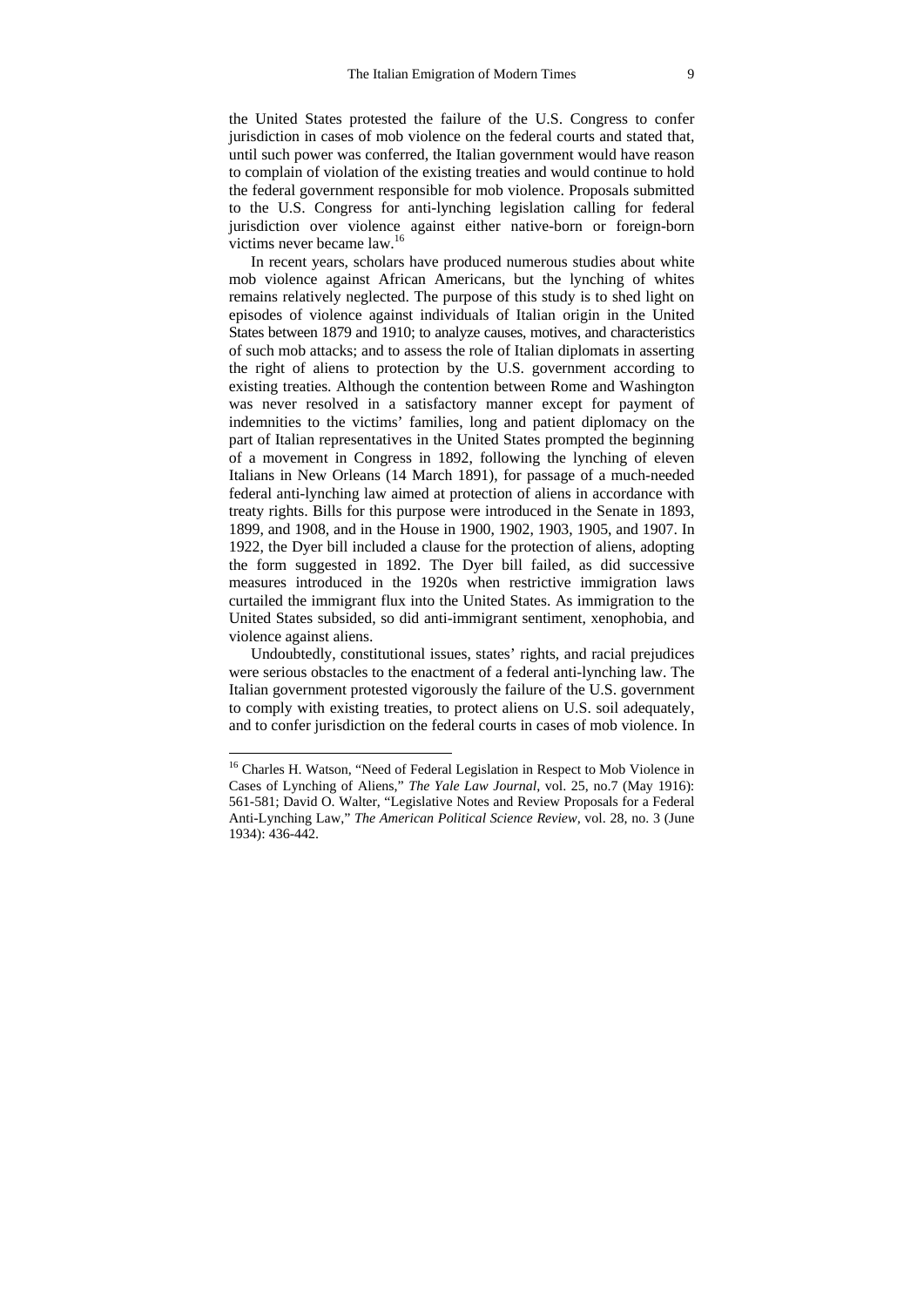general, however, Italian diplomats in the United States adopted a realistic attitude of prudence and moderation and, except for the case of New Orleans (which provoked a serious diplomatic crisis and national pride, culminating in Rome's recall of its ambassador), they tried to maintain good relations between Washington and Rome. In fact, continued emigration and its value to Italian society as a "safety valve" and as a source of foreign currency and capital accumulation took precedence over protecting emigrants from American lawlessness. The Italian government was powerless to force protection through U.S. legislation. Yet, it refrained from cutting off emigration to the United States—a place where emigrants were at considerable risk because of racism, economic resentment, and the American habits of vigilantism and lynching.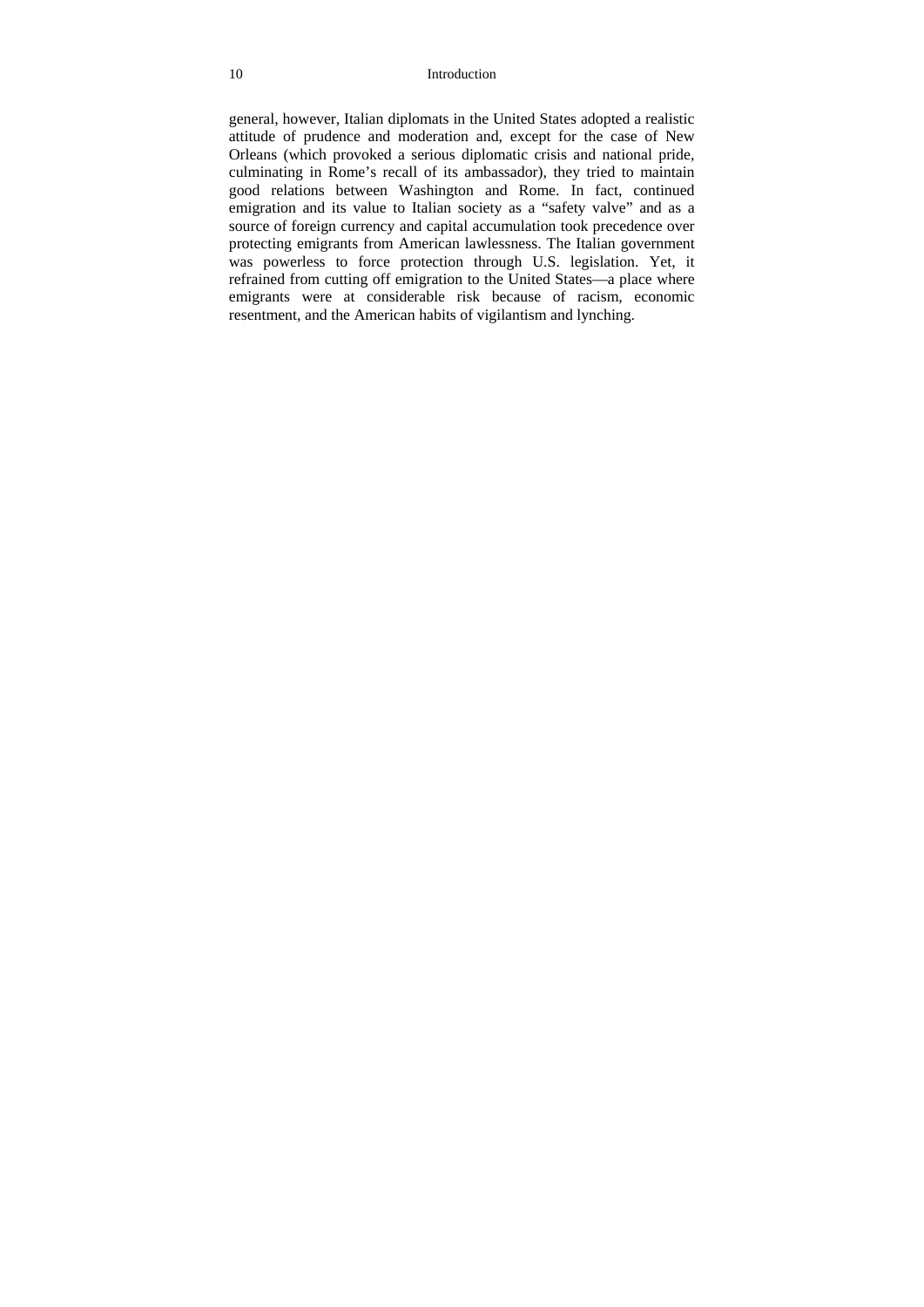### CHAPTER ONE

## THE GREAT MIGRATION FROM ITS ORIGINS TO THE CLOSURE OF THE AMERICAN GATES

Italian immigrants were often looked down upon and subjected to discrimination and even lynching. Thus, violence, harassment, and discrimination that Italian emigrants suffered when they settled in the United States challenged Italian legislators and diplomats at a time when they had to deal with post-unification problems, economic issues, agrarian crises, and lack of resources that prompted the children of Italy to leave their country to make a living elsewhere. The economic impetus that drove emigration also promoted a strong bent toward caution and pragmatism within the Italian government in its diplomatic dealings with the United States over the protection of Italian workers against abuse.

 The first great migratory wave of contemporary Italy went on between 1880 and 1930. During those fifty years, more than 17 million men and women left their homeland in order to make a living elsewhere. Some left and were able to come back; most never returned. These individuals were workers, artisans, and above all peasants. Mobility was not an unusual phenomenon; individuals had moved frequently in the previous centuries. However, there were some new elements in this modern "great migration"—magnitude of numbers, fast rate of departures, and choice of new lands across the Atlantic.

Undoubtedly, poverty, misery, and the condition of Italian agriculture were important factors in originating such a huge migratory wave, but there were also other elements, most notably an international labor market that was becoming increasingly complex. However, the transfer of labor from the agricultural to the industrial sector was not continuous or even linear; hence, agriculture never ceased to offer opportunities for a population that was in crisis.

Indeed, a look at the first decade of the nineteenth century can be most enlightening for an understanding of emigration. Two major areas in Italy attracted seasonal migrants—the western part of the Po River Valley (Piedmont and Lombardy), where about 50,000 laborers went to work from Piedmont, the Appennines, and the Alps (including 4,000 from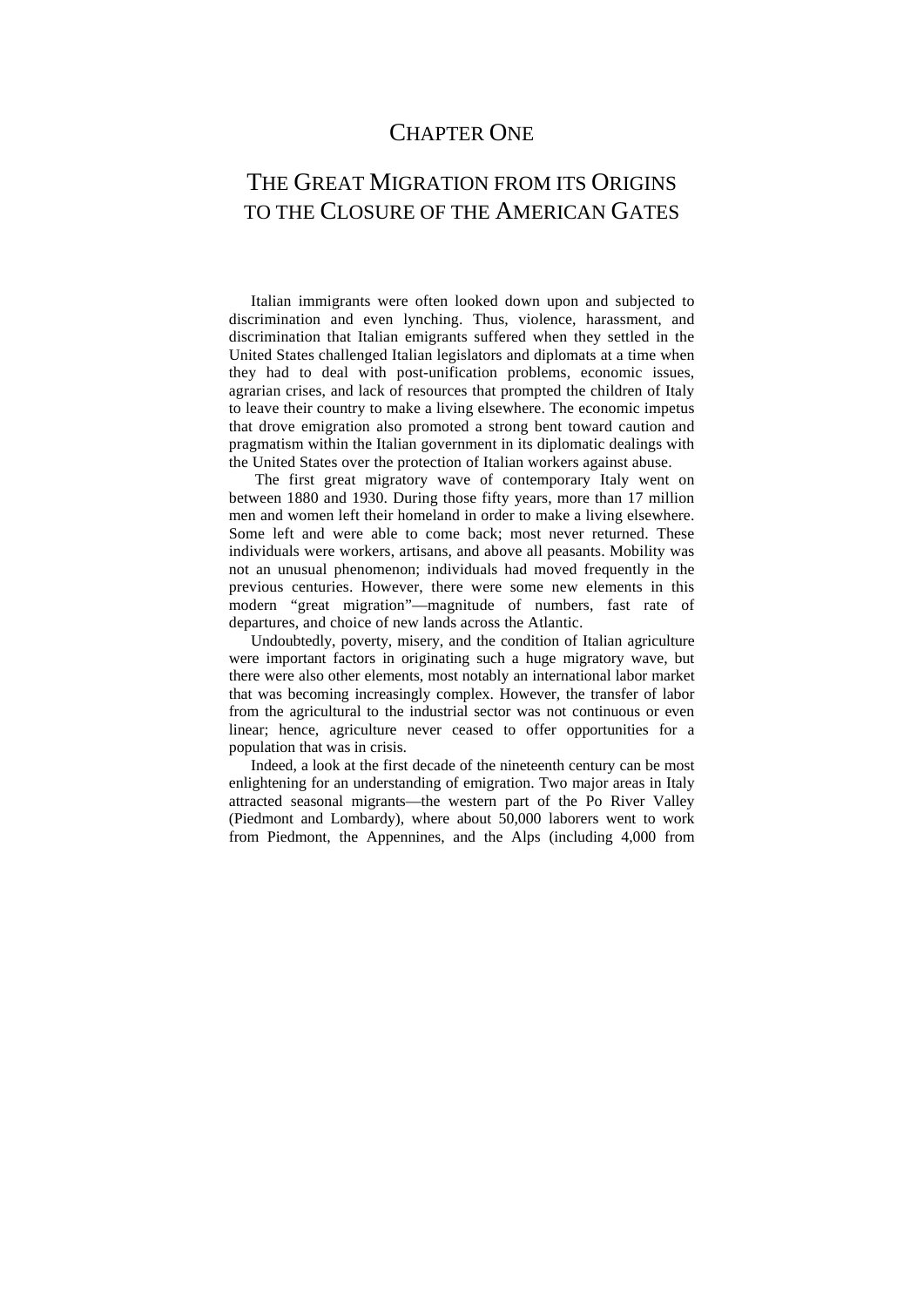Switzerland and Bavaria); and the coastal areas of central Italy, including the Tuscan Maremma and the Roman countryside, where laborers converged from the Appennines, Umbria, Abruzzi, and Calabria.<sup>1</sup> In addition, Piedmont exported laborers to the Dolomites Alps, Venetia, and Austria-Hungary.<sup>2</sup> There was no region of the peninsula from which young laborers would not depart for seasonal work of various lengths, walking hundreds of miles and sleeping under the sky. Such migratory phenomenon has been called "the major system of temporary migration in western Europe."<sup>3</sup>

Was there a difference between internal migration and emigration abroad? An inquiry conducted during the Napoleonic era suggests that there was no difference, that the usual division that scholars have been drawing between domestic and external migration is an artificial one, for laborers were willing to go wherever work could be found, be it Austria-Hungary or Switzerland or the Roman countryside. While a line of division between domestic and foreign migration could be artificially drawn, the motives for departure usually can be ascribed to one common root—the crisis of the agrarian economy. In drawing a map of labor mobility and migration, one should not consider political geography, but the economic motive. Indeed, it was usually the individual laborer who chose where to migrate: whether to stay in the peninsula, to go elsewhere in Europe, or to go across the Atlantic to the Americas. The various destinations, then, represent the most uncertain factor, as where to go depended upon the push-and-pull phenomenon, the individual's choice, and the complex changes in the international labor market. With time, such a complex labor system would reveal a tremendous vitality and would generate more migratory labor.<sup>4</sup>

<sup>&</sup>lt;sup>1</sup> Ian Lucassen, Migrant Labor in Europe 1600-1900 (London: Croon Helm, 1987), 234-244.

 $2$  Ibid., p.260. Lucasssen has analyzed an inquiry conducted during the Napoleonic era aimed at verifying the reasons why young men did not answer a call for conscription. The main result was an enlightening analysis of migratory movements in Italy and other parts of Europe under Napoleon.

Leslie Page Moch, *Moving Europeans: Migration in Western Europe since 1650* (Bloomington: Indiana University Press, 1992), 78. 4

Enrico Pugliese, *L'Italia tra migrazioni internazionali e migrazioni interne*. *Atti del Congresso Internazionale per il XXI secolo.* Dossier di ricerca, Volume II (Rome: Agenzia romana per la preparazione del Giubileo, 2000), 42.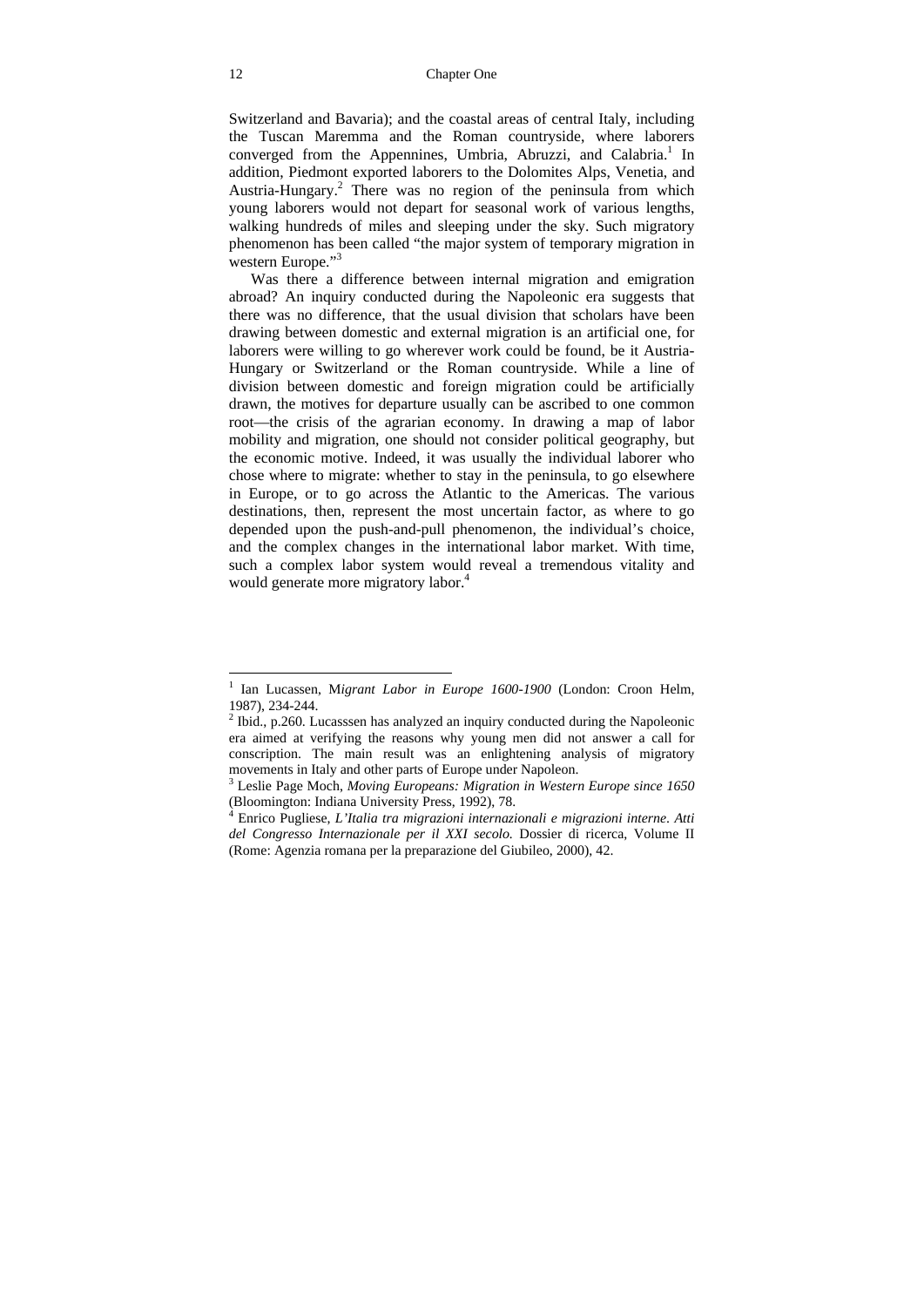During the thirty years between 1871 and 1900, Italian agriculture was relatively stagnant in terms of productivity, investment, and mechanization. In order to supplement meager profits, one could resort to seasonal work beyond the Alps or near the Apennines, and to domestic industry. In many villages women and children were employed in domestic industry. The family income thus came from a combination of various sources, thus resulting in the formation of a "hybrid society."5

The first wave of mass emigration of agricultural laborers was sparked by an agricultural crisis that struck Europe between 1873 and 1896, when prices of main crops produced in the Italian countryside dropped because of an influx of grain coming from the rest of Europe and from the United States. Indeed, since 1873, American grains had invaded European markets, lowering prices.<sup>6</sup> Rice prices also fell in competition with rice coming from Asia through the Suez Canal. Even silk manufactured in almost every region of Italy entered into competition with Indian silk. Wool production also suffered from miscalculations that sacrificed natural pastures to grain production. This last calamity affected shepherds from Abruzzi, who were the first group of emigrants to leave the motherland. Pasture, sheep, and wool production had provided a livelihood for entire provinces. For example, in Lombardy the province of Bergamo had employed about 30,000 weavers annually for about eight centuries.<sup>7</sup>

Hence a series of calamities—bad crops, low prices, natural disasters, foreign competition, and the crisis of domestic industry—continually strained the peasant population. As a result of all these factors, a huge mass emigration occurred, which may be considered one of the most extraordinary movements in history. As one historian writing just after World War I put it, "In its chief lineaments it has no like. Through the number of men it has involved and the courses it has pursued, through its long continuance on a great scale and its role in other lands, it stands alone."<sup>8</sup>

Though mass emigration movements began earlier, Italian official statistics of emigration began in 1876 when the Italian Bureau of Statistics started an important collection of figures that has been continued ever since. It was Leone Carpi, an economist and journalist who had taken part

<sup>&</sup>lt;sup>5</sup> Moch, *Moving Europeans*, 68.<br><sup>6</sup> Erecle Seri, *L'emigrazione* in

Ercole Sori, *L'emigrazione italiana dall'unità alla seconda guerra mondiale*  (Bologna: Il Mulino, 1979), 115-117.

<sup>7</sup> *Notizie sulle condizioni industriali nella provincia di Bergamo*, in *Annali di statistica* IV (Rome, 1891), 38.

Robert Foerster, *The Italian Emigration of Our Times* (1919; repr., Cambridge: Harvard University Press, 1924), 3.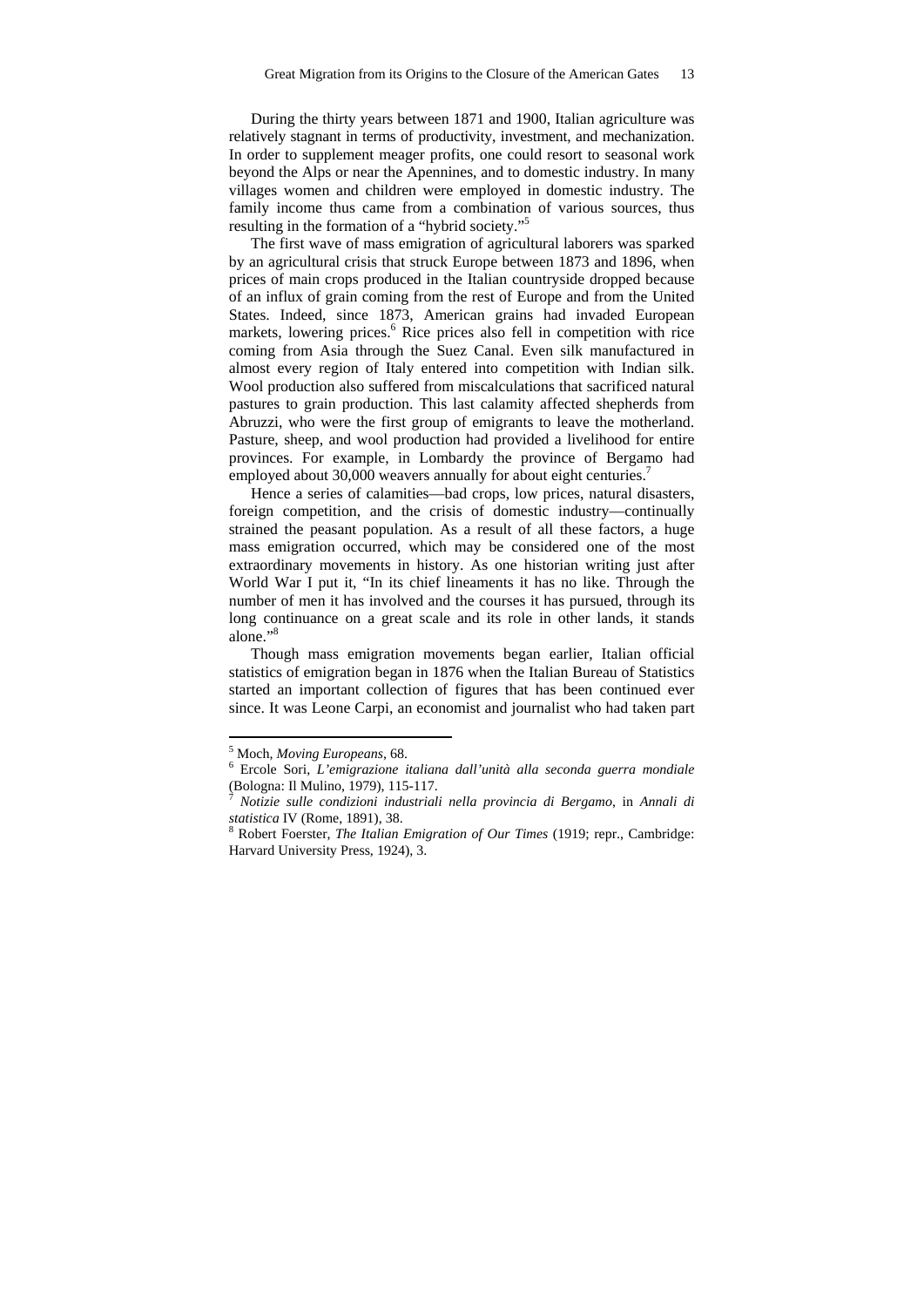in the Risorgimento, who diligently compiled a set of figures from 1869 to 1876. Once the office of the Commissioner General of Emigration was established in 1901, the CGE integrated the available data with the diligent work conducted by Leone Carpi.<sup>9</sup> The information and statistical data that Carpi had compiled shed light on the social and moral conditions of the new united Italy.<sup>10</sup>

A careful analysis of available data shows some constant features of Italian emigration: emigrants responded both to internal adversities and to external factors pertaining to the labor market. Hence, the migratory curve unfolded in an uneven line, showing peaks and valleys, usually sparked by economic factors such as lack of work. A more constant element was gender: those who emigrated tended to be men. In fact, it has been shown that the more distant the destination, the higher was the percentage of male emigrants. $^{11}$ 

During the first phase of emigration (1869-1875), departures averaged about 100,000 per year, peaking in 1872 and in 1873 when 140,680 and 139,860 individuals left. Of these, 70 to 80 percent were men aged twenty to forty, originating from the countryside; women accounted for only 10 percent, as did children under the age of fifteen. As for their origin, male emigrants were mostly from the region of Venetia (*Veneto*), which at that time contributed 30,000 to 40,000 departures per year. Emigrants came also from other northern regions such as Piedmont, Liguria, and Lombardy, as well as from central and southern Italy (contributing about 5,000 individuals yearly). The reasons for the departures were the continual disintegration and fragmentation of land holdings into smaller and smaller parcels and the crisis of domestic industry. Laborers from Venetia usually went to Austria-Hungary; Piedmontese tended to go to France and, in smaller numbers, to Argentina; Lombards went to France, Switzerland, and Austria; and more and more emigrants from Liguria left

<sup>9</sup> Leone Carpi, *Dell'emigrazione italiana all'estero* (Florence: Civelli, 1871). In this monumental work Carpi reported that about 555,000 Italians lived in what he called Italy's "colonies" abroad. Nearly half of these lived in South America, mainly in Argentina, Uruguay and southern Brazil. Nine percent lived in North America, mostly in the United States. Another third lived in transalpine Europe and 15 percent in North Africa, Greece and the eastern Mediterranean.

<sup>10</sup> Foerster, *The Italian Emigration of Our Times*, 6. 11 Moch, *Moving Europeans*, 99.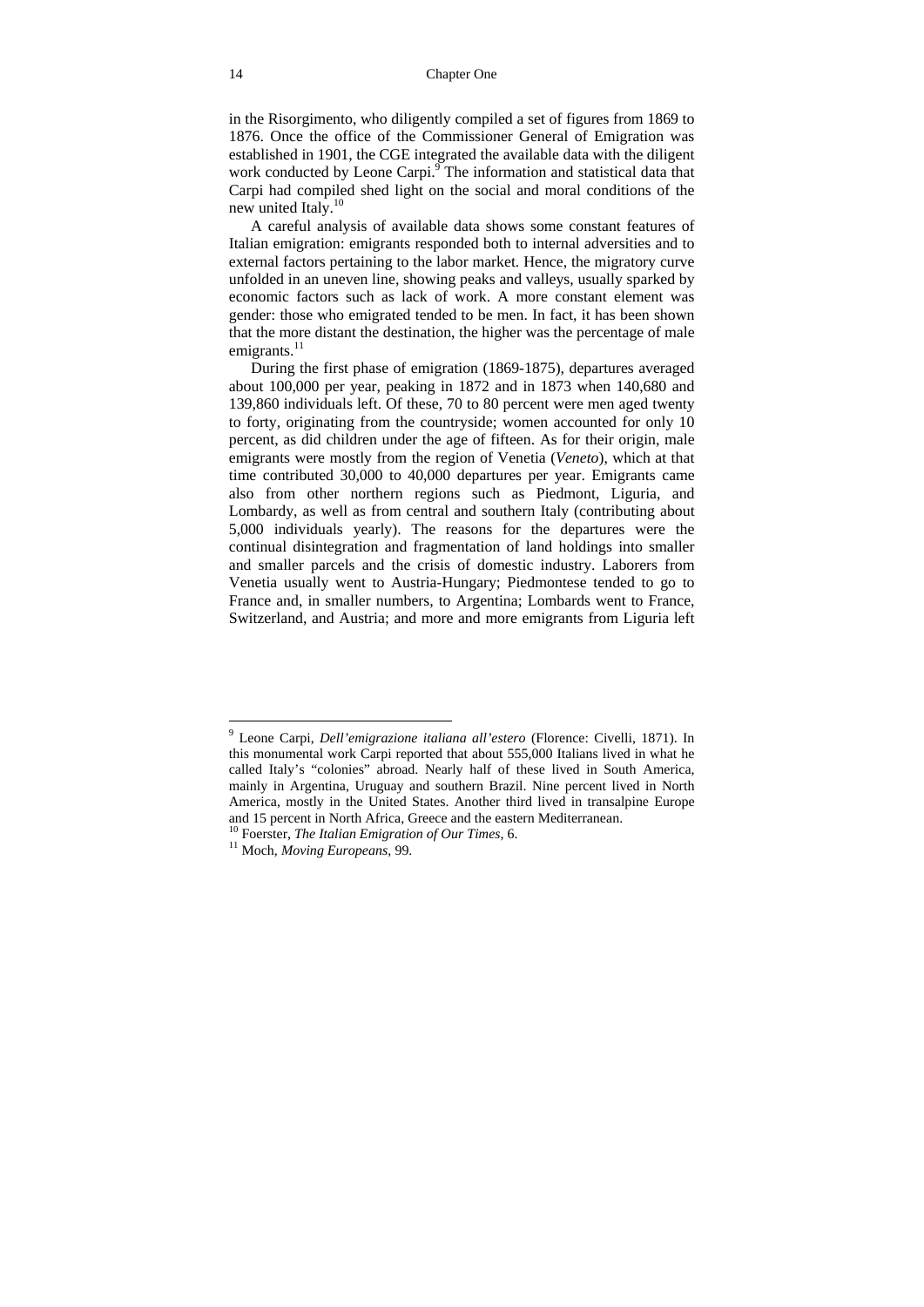for Argentina and Brazil. Beginning in 1864, steam ships left from Genoa for both South and North America.<sup>12</sup>

Mobility across the Alps was due to the agrarian crisis, to the weakening of domestic industry, and also to the building craze that was going on in various parts of Europe such as France, Switzerland, and Austria. Italian peasants and agrarian laborers were willing to leave the field and to migrate temporarily in order to build railroads, bridges, tunnels, and other means of transportation. For instance, between 1872 and 1881, Italian peasants built the St. Gottarde Rail Tunnel, a tunnel through the Alps between Italy and Austria, thus ameliorating communications between the two countries. $^{13}$ 

As migratory movements intensified both on a European and an intercontinental scale, the new exchange circuits saw not only movements of human beings, goods, and capital, but also an exchange of germs and parasites. For instance, a formidable destructive agent of vineyards, the *phylloxera*, came from New York to southern France, to move further down to Italy. Moreover, Italian laborers coming back from Austria, France, and southern Germany imported the cholera germ, which provoked two successive deadly epidemics in Italy in 1893 and in 1910- 11; however, it was seasonal laborers coming back from Apulia and the Caserta area who contaminated the region of Abruzzo.<sup>14</sup>

Between 1888 and 1897, Italian society faced its most critical years. A series of factors, such as the decline in the price of grains, suspension of trade with France because of a tariff war, and crises in the silk industry and domestic industry prompted a growing number of Italian laborers to emigrate. Adding to this labor outflow was the introduction of laborsaving agricultural machinery and chemical fertilizers which hurt small farmers who could not afford them while favoring the large landowners. For example, in 1888, the province of Mantua, already distressed because of continual floods of the Po River, contributed to an unprecedented 6,146 departures out of a total of 25,000 individuals leaving the region of Lombardy that year. $15$ 

Most interestingly, emigration had now become a family affair. Indeed, the region of Lombardy saw an exceptional number of family

<sup>12</sup> *Notizie statistiche sulla emigrazione italiana all' estero dal 1869 al 1976*, in *Annuario statistico della emigrazione italiana dal 1876 al 1915.* Commissioner General of Emigration (Rome, 1926), 1705-1740.<br><sup>13</sup> Foerster, *The Italian Emigration of Our Times*, 165.

<sup>&</sup>lt;sup>14</sup> Costantino Felice, *Il disagio di vivere. Il cibo, la casa, le malattie in Abruzzo e Molise dall'unità al secondo dopoguerra* (Milan: Franco Angeli, 1989), 102-103. 15 Ibid.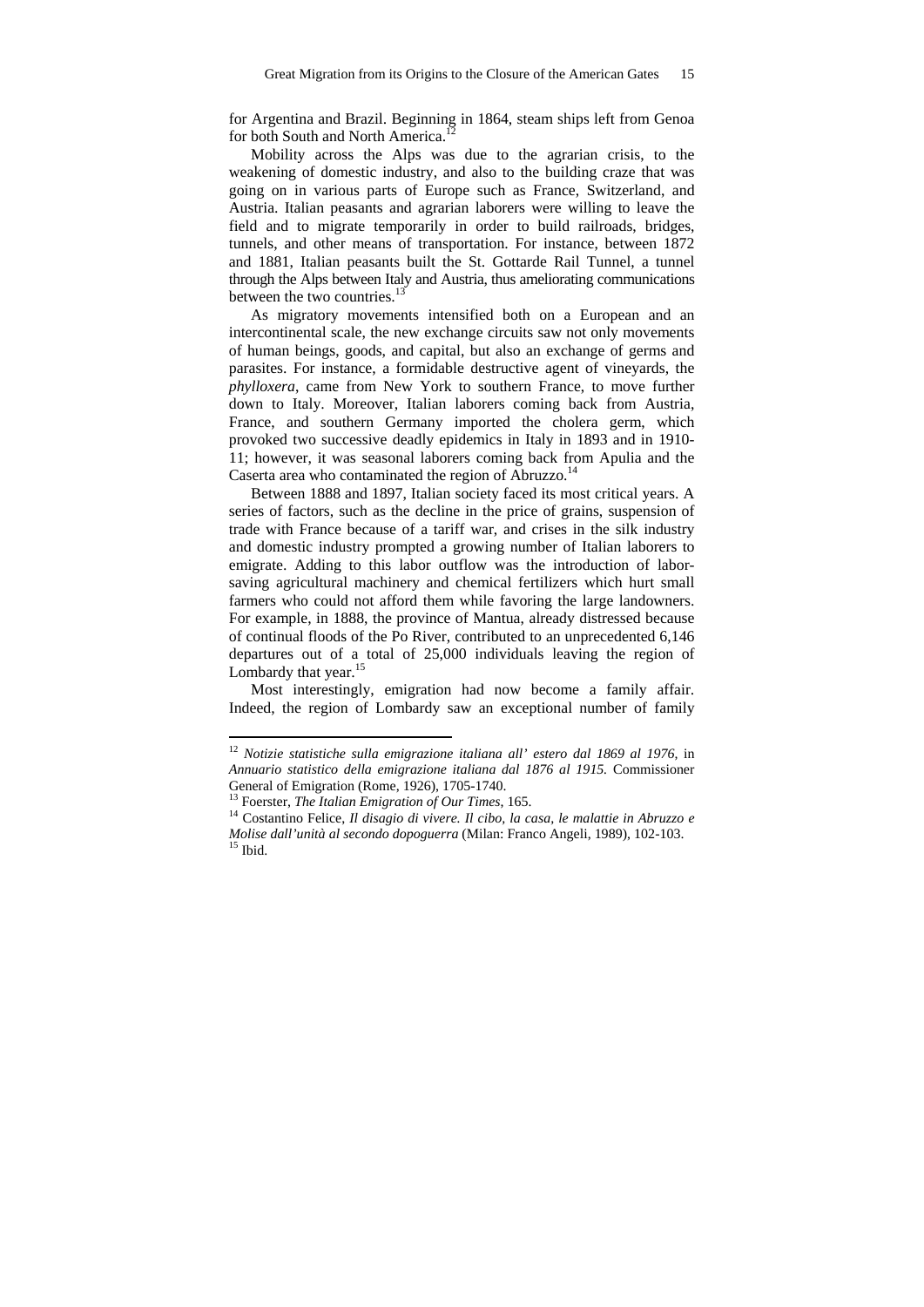#### 16 Chapter One

departures, as did Piedmont, Emilia, Tuscany, and the Marches.<sup>16</sup> This remarkable change was a significant indicator of the distress experienced in the countryside of those regions as well as in the rest of Europe where the building craze had also ended. While Europe was in a recession, new labor markets opened in the Americas. Desperate for labor, Argentina and Brazil lured workers by promising free housing, guaranteed employment, land at advantageous prices, and periods of tax exemptions. Hundreds of thousands of Italian adult males started undertaking the journey across the Atlantic. They spent the winter there, earning about 350-400 lira, thus doubling their total annual income and avoiding falling into poverty.17 Opportunities in Argentina and in Brazil, however, were far from similar. While Argentina offered some promise for social mobility, Brazil became notorious as a place of harsh suffering and broken dreams.<sup>18</sup>

The United States had been a magnet for Italian emigrants since the Italian unification and, by the late nineteenth century, had become the greatest destination of Italian emigrants. The United States represented for them both the promise of a brighter future and the fragility of that dream. By the 1890s, the United States accounted for 20 percent of the entire migratory wave and 36 percent by the second decade of the twentieth century. Between 1906 and 1910, when over 1,300,000 Italians entered the United States, the percentage rose to 41 percent.<sup>19</sup>

 Historians have long debated whether emigration from southern Italy was relatively late to occur compared to emigration from the northern regions of the country. The transatlantic migratory wave began in 1879, when the number of departures from the Italian peninsula reached 24,000. At that date the southern regions contributed relatively small numbers: Basilicata and Calabria sent 2,500 to Brazil and Argentina and Campania sent approximately 1,000 to the United States. However, by the end of the 1880s, the numbers had greatly increased. Of the 44,000 Italian emigrants who went to the Americas at that time, 24,000 came from southern regions (10,000 from Lucania and Calabria, 9,000 from Campania, and 5,000 from

<sup>&</sup>lt;sup>16</sup> Notizie statistiche sull'emigrazione italiana, 189.

<sup>&</sup>lt;sup>17</sup> Foerster, *The Italian Emigration of Our Times*, 252-278.<br><sup>18</sup> Ibid., 294-298.

<sup>19</sup> Gianfausto Rosoli, ed. *Un secolo di emigrazione italiana*, 1876-1976 (Rome: Centro Studi Emigrazione, 1978), 27.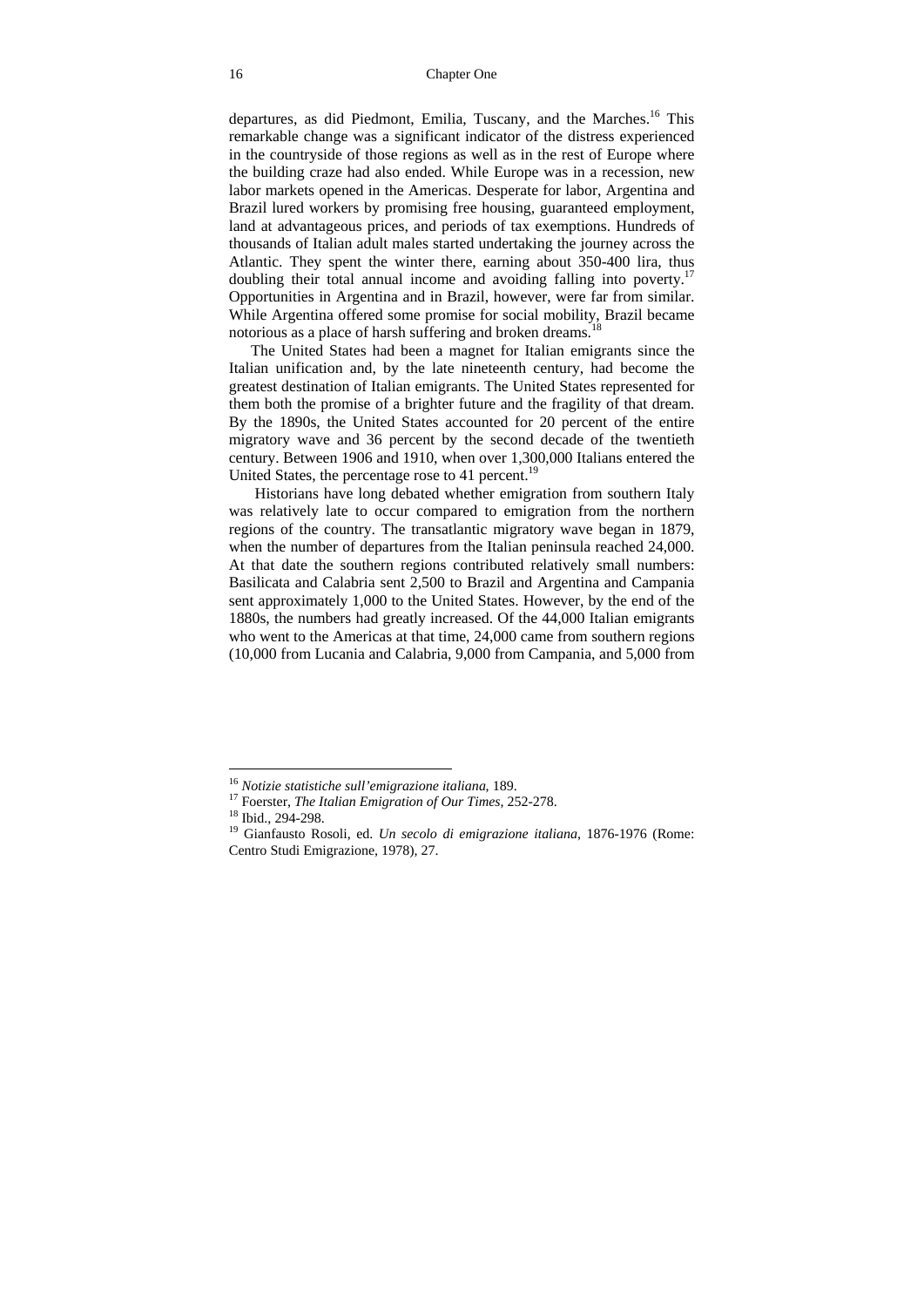Abruzzi) went to the United States, while 20,000 northerners (11,000 from Piedmont and 9,000 from Lombardy) went to Argentina.<sup>20</sup>

Although emigration from southern Italy was not late, there were some differences from that of the North. The transatlantic migratory wave from the southern regions shot up between 1885 and 1888, whereas massive northern departures began in 1888. The abolition of regional customs barriers after unification in 1861 worsened conditions in the southern regions. The North adapted fairly well to the new legislation because prior to unification, it had already adapted to liberal economic policies, whereas the Bourbons administered the South, operating under strict protectionist rules. After unification, the new rulers extended free trade policies to the South without considering southern conditions. Severe losses were sustained when the new Italian government eliminated marginally productive industries by allowing free competition from the North. Some southern textile producers were accustomed to 100 percent protection, whereas by 1860 in the North Piedmont had reduced its duties to about 10 percent of value. Moreover, the South suffered from poor industrial infrastructure, which tended to limit trade. It was also resistant to the introduction of goods from the North, and its agrarian society was used to local consumption and was much less open to external stimuli.<sup>21</sup> The abolition of the regional customs barriers, therefore, severely disrupted the southern economy, prompting the earlier migratory phenomenon.

The Italian government brought further ruin to the small landowners in the South by imposing onerous taxes. The burdens on farmers in the form of land ownership, public registry, and succession taxes tormented the Italian countryside. The heavy fiscal burden as well as low wages and high fees could be traced to endemic problems beginning over a hundred years earlier. Along with the ill-considered confiscatory fiscal policies of the central government after political unification in 1871, these were the main causes of southern emigration.22

<sup>20</sup> Foerster, *The Italian Emigration of Our Time*, 3-22; Sori, *L'emigrazione Italiana*, 28-60; it must be noted that during the year 1888, 71,000 emigrants from the region of Venetia went to Brazil lured by the Brazilian government's policy of financing the voyage.

<sup>21</sup> Denis Mack Smith, *Italy: A Modern History* (Ann Arbor: University of Michigan Press, 1959; reprint 1969), 49-50; Spencer Di Scala, *Italy From Revolution to Republic, 1700 to Present* (Oxford: Westview Press, 1995), 121-123; Giovanni Carano Donvito, *L'economia meridionale prima e dopo il Risorgimento* (Florence: Vallecchi, 1928), 58.

<sup>22</sup> Sori, *L'emigrazione italiana*, 82.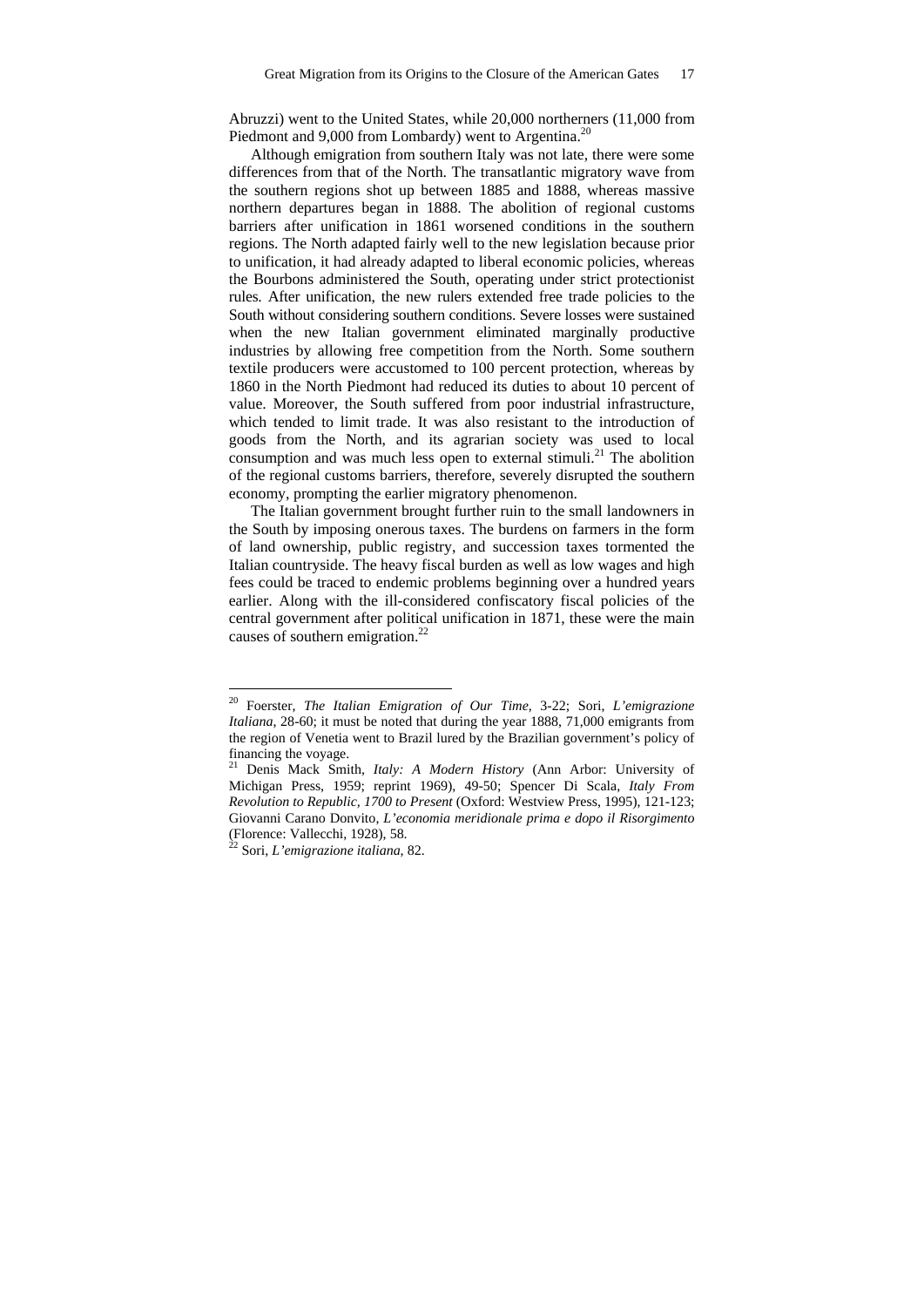The new taxation was a sort of modern version of ancient relationships of servitude that had long been oppressing the peasantry in the Italian peninsula. It is not accidental that, in the early phase of the great migration, landowners would go after those emigrants who had left behind unpaid debts. Indeed, those laborers had left because it was not worth their while to stay and continue working, simply to be locked in a vicious circle of debts leading to sure eviction.23

In spite of harsh conditions, however, southern laborers were the most reluctant ones to undertake the journey across the ocean. Those from Apulia and Sicily, in particular, resisted as long as possible after grain prices began to fall in 1873.<sup>24</sup> According to historian Gino Luzzatto, at first the fall of grain prices did not prompt agrarian laborers to emigrate and abandon their small parcels of land. In the 1880s, however, the crisis provoked by the *phylloxera* epidemic,<sup>25</sup> a formidable parasite that had affected vineyards in France but spared southern Italian regions for about twenty years, led Italian landowners to plow under grains and plant vineyards in Apulia and Sicily. In these regions, vineyards sprang up and southern producers continued to produce wine, even after the tariff war broke out in the 1880s between Italy and France that limited wine exports to France. It was not until the beginning of the twentieth century that southern laborers abandoned the fields and emigrated to the United States.<sup>26</sup>

The United States then became a sort of Mecca, a promised land for southern Italians. The principal reason for this was the easy availability of jobs in the mining, railroad, and construction industries. The pay was good enough to allow them to pay off old debts and perhaps regain possession of their own foreclosed land. There is plenty of evidence that such factors were good reasons to prompt southern Italian peasants to emigrate, especially small landowners or tenant farmers.<sup>27</sup>

Many of the adult males left with the intention of returning and often went back and forth several times between Italy and the United States. Their goal was to earn enough money to protect their land holdings at home both from foreclosures and from government policies. Hence, for a

<sup>23</sup> Gino Luzzatto, *L'economia italiana dal 1861 al 1894* (Turin: Einaudi, 1968), 183.

<sup>&</sup>lt;sup>24</sup> Since 1873, American grains had invaded European markets thus lowering prices; see p. 13.

 $25$  See p.15.

<sup>26</sup> Luzzatto, *L'economia Italiana*, 436. 27 Sori, *L'emigrazione italiana*, 83-84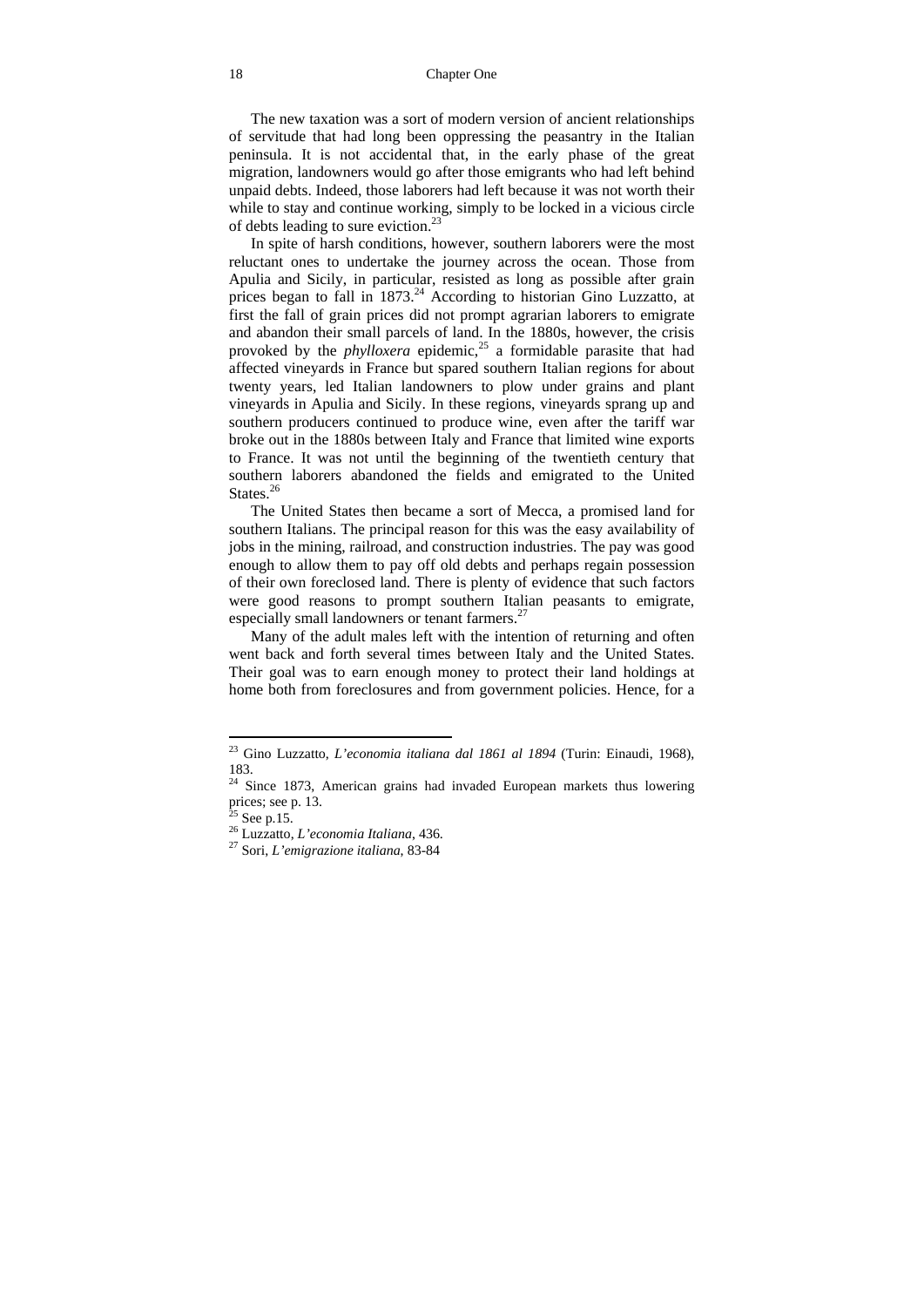few decades, migration was seasonal and temporary; there was no total departure, no radical break with the emigrants' roots.<sup>28</sup>

Even permanent migration never excluded completely a possible return to Italy. It is this attitude that explains in part the mushrooming of "Little Italies" where immigrants replicated familiar patterns of social life, preserved their language, and found refuge from the harsh realities they confronted daily outside these "little Italies." Immigrants had to undergo a mysterious process of unmaking and remaking. In the older person, the resistance was greater than in the young. It was the children and the grandchildren, who made concessions more easily because they had less of the Old World to discard, who would become fully integrated into American society.29

The exodus from the Italian peninsula continued to increase from the beginning of the twentieth century to the outbreak of World War I in 1914. During that period, the South took the lead while in other regions departures diminished. From Piedmont, there were a total of 30,000 departures, and from Campania 80,000, while Sicily claimed 120,000 people crossing the Atlantic. Moreover, interregional and transalpine migrations did not stop. Domestic migratory labor continued to be attracted to the Po River Valley, the Roman countryside, and the Sicilian fields. But the number of these domestic migrants diminished. According to figures published by the Italian Labor Bureau, between 1901 and 1905, about one million laborers were involved in interregional migration on the Italian peninsula.<sup>30</sup>

Such tremendous movement of emigrants brought considerable wealth to the Italian peninsula and had an impact on Italian society. The standard of living of those who were involved in the migratory wave improved considerably. According to calculations by Giovanni Lorenzoni, those who came back for brief periods brought with them 500-1,000 lira in gold, while those who returned for good brought  $5,000$ - 20,000 lira in gold.<sup>31</sup> This capital and remittances improved dramatically the standard of living for those who were involved with emigration. As soon as the money sent by the emigrants arrived, the wives who had stayed behind made sure to show off the success of their absentee husbands. They would visit banks, post offices, and notaries; pay off their debts; buy land; and make

 $28$  Ibid., 86-89.

<sup>29</sup> Foerster, *The Italian Emigration of Our Times*, 292-295. 30 *Annuario Statistico Italiano*, Vol. III, 265. 31 Giovanni Lorenzoni, *Inchiesta sulla piccola proprietà coltivatrice formatasi nel primo dopoguerra* (Rome: Tipografia Operaia Romana, 1939), 177; please note that before World War I the U.S. dollar equaled 5 lira.